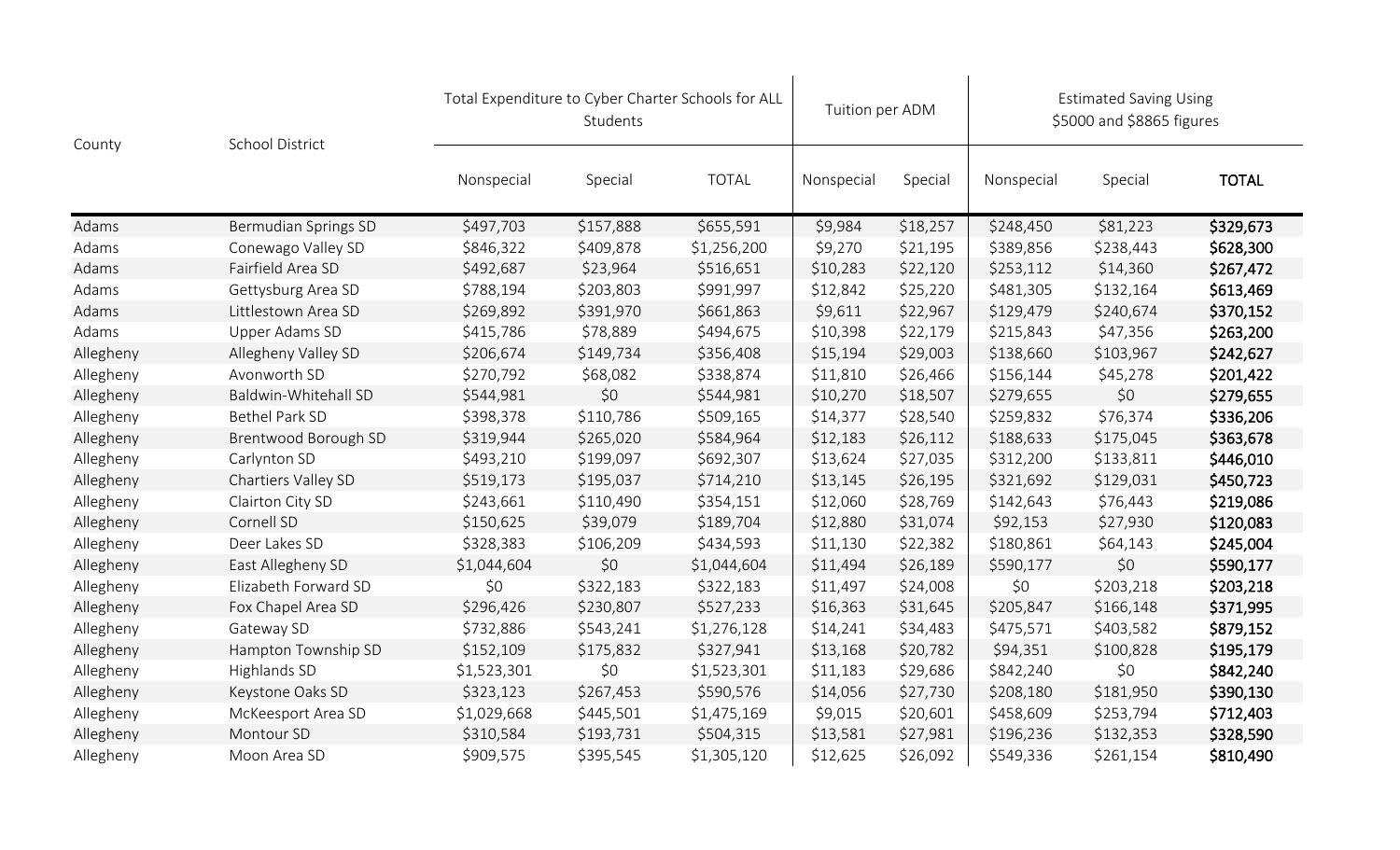| Allegheny | Mt Lebanon SD               | \$394,594    | \$0         | \$394,594    | \$12,507 | \$20,351 | \$236,845   | \$0         | \$236,845   |
|-----------|-----------------------------|--------------|-------------|--------------|----------|----------|-------------|-------------|-------------|
| Allegheny | North Allegheny SD          | \$982,008    | \$195,617   | \$1,177,625  | \$12,802 | \$24,427 | \$598,461   | \$124,623   | \$723,084   |
| Allegheny | North Hills SD              | \$390,576    | \$385,859   | \$776,435    | \$12,141 | \$23,279 | \$229,726   | \$238,915   | \$468,641   |
| Allegheny | Northgate SD                | \$958,222    | \$0         | \$958,222    | \$14,656 | \$28,926 | \$631,324   | \$0         | \$631,324   |
| Allegheny | Penn Hills SD               | \$1,199,490  | \$1,133,506 | \$2,332,997  | \$11,195 | \$25,097 | \$663,771   | \$733,112   | \$1,396,883 |
| Allegheny | Pine-Richland SD            | \$378,059    | \$335,712   | \$713,771    | \$10,529 | \$22,795 | \$198,528   | \$205,154   | \$403,682   |
| Allegheny | Pittsburgh SD               | \$10,785,352 | \$1,674,424 | \$12,459,776 | \$14,326 | \$32,546 | \$7,020,997 | \$1,218,334 | \$8,239,331 |
| Allegheny | Plum Borough SD             | \$649,655    | \$306,622   | \$956,277    | \$11,166 | \$20,374 | \$358,752   | \$173,206   | \$531,958   |
| Allegheny | Quaker Valley SD            | \$206,900    | \$124,910   | \$331,810    | \$15,982 | \$30,011 | \$142,172   | \$88,012    | \$230,184   |
| Allegheny | <b>Riverview SD</b>         | \$375,795    | \$0         | \$375,795    | \$15,887 | \$28,441 | \$257,526   | \$0         | \$257,526   |
| Allegheny | Shaler Area SD              | \$1,271,998  | \$0         | \$1,271,998  | \$11,350 | \$26,727 | \$711,652   | \$0         | \$711,652   |
| Allegheny | South Allegheny SD          | \$94,808     | \$194,189   | \$288,997    | \$9,118  | \$23,992 | \$42,820    | \$122,436   | \$165,256   |
| Allegheny | South Fayette Township SD   | \$271,620    | \$158,510   | \$430,130    | \$10,528 | \$19,213 | \$142,617   | \$85,372    | \$227,989   |
| Allegheny | South Park SD               | \$307,635    | \$0         | \$307,635    | \$10,454 | \$20,304 | \$160,503   | \$0         | \$160,503   |
| Allegheny | Steel Valley SD             | \$254,107    | \$326,089   | \$580,196    | \$13,485 | \$25,602 | \$159,886   | \$213,175   | \$373,061   |
| Allegheny | <b>Upper Saint Clair SD</b> | \$176,706    | \$191,634   | \$368,341    | \$12,259 | \$23,958 | \$104,633   | \$120,724   | \$225,357   |
| Allegheny | West Allegheny SD           | \$265,499    | \$170,477   | \$435,976    | \$11,493 | \$20,300 | \$149,999   | \$96,029    | \$246,029   |
| Allegheny | West Jefferson Hills SD     | \$520,580    | \$40,638    | \$561,217    | \$10,898 | \$19,355 | \$281,741   | \$22,025    | \$303,766   |
| Allegheny | West Mifflin Area SD        | \$105,528    | \$109,351   | \$214,879    | \$11,422 | \$25,888 | \$59,332    | \$71,906    | \$131,237   |
| Allegheny | Wilkinsburg Borough SD      | \$484,693    | \$248,295   | \$732,988    | \$12,879 | \$40,226 | \$296,525   | \$193,577   | \$490,101   |
| Allegheny | Woodland Hills SD           | \$1,787,185  | \$1,833,315 | \$3,620,500  | \$10,976 | \$35,639 | \$973,076   | \$1,377,283 | \$2,350,360 |
| Armstrong | Apollo-Ridge SD             | \$291,911    | \$267,089   | \$559,001    | \$10,951 | \$22,519 | \$158,630   | \$161,944   | \$320,574   |
| Armstrong | Armstrong SD                | \$946,653    | \$494,097   | \$1,440,750  | \$11,486 | \$25,840 | \$534,551   | \$324,586   | \$859,138   |
| Armstrong | Freeport Area SD            | \$276,955    | \$87,879    | \$364,834    | \$10,937 | \$18,220 | \$150,346   | \$45,121    | \$195,467   |
| Armstrong | Leechburg Area SD           | \$202,100    | \$144,403   | \$346,504    | \$12,070 | \$23,126 | \$118,382   | \$89,048    | \$207,430   |
| Beaver    | Aliquippa SD                | \$537,216    | \$433,904   | \$971,120    | \$10,078 | \$25,005 | \$270,679   | \$280,072   | \$550,751   |
| Beaver    | Ambridge Area SD            | \$137,536    | \$58,089    | \$195,624    | \$9,613  | \$22,624 | \$66,002    | \$35,327    | \$101,329   |
| Beaver    | Beaver Area SD              | \$275,685    | \$91,105    | \$366,790    | \$11,654 | \$19,240 | \$157,402   | \$49,128    | \$206,530   |
| Beaver    | Big Beaver Falls Area SD    | \$727,699    | \$0         | \$727,699    | \$10,517 | \$20,777 | \$381,726   | \$0         | \$381,726   |
| Beaver    | <b>Blackhawk SD</b>         | \$546,447    | \$202,942   | \$749,389    | \$9,482  | \$18,176 | \$258,288   | \$103,961   | \$362,249   |
| Beaver    | Central Valley SD           | \$516,277    | \$328,707   | \$844,984    | \$10,999 | \$19,835 | \$281,592   | \$181,794   | \$463,386   |
| Beaver    | Freedom Area SD             | \$307,980    | \$139,040   | \$447,020    | \$10,550 | \$22,351 | \$162,016   | \$83,892    | \$245,908   |
| Beaver    | Hopewell Area SD            | \$570,553    | \$365,480   | \$936,034    | \$11,695 | \$24,626 | \$326,622   | \$233,912   | \$560,534   |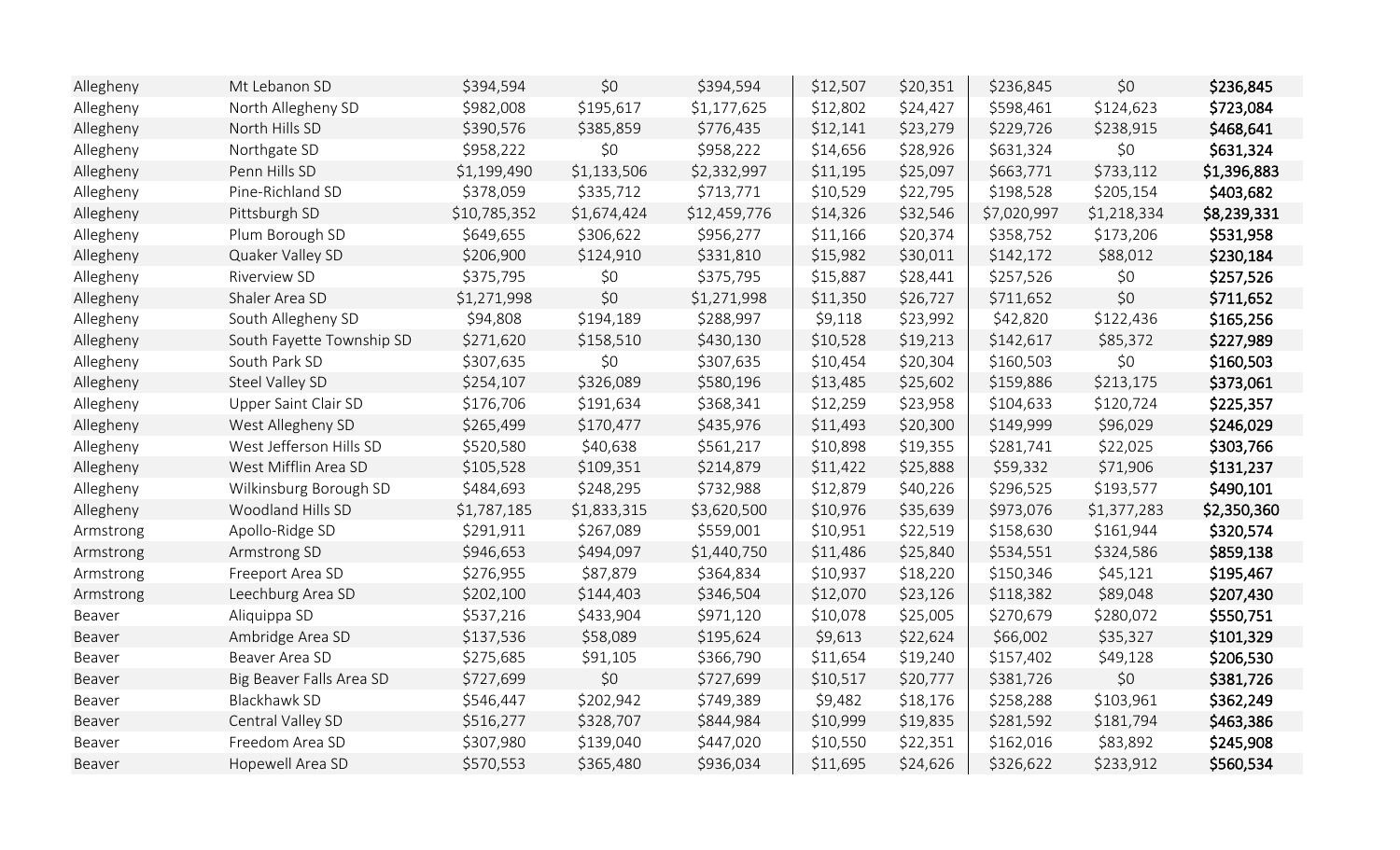| Beaver       | Midland Borough SD         | \$202,230   | \$22,654    | \$224,883   | \$8,872  | \$20,911 | \$88,261    | \$13,050    | \$101,310   |
|--------------|----------------------------|-------------|-------------|-------------|----------|----------|-------------|-------------|-------------|
| Beaver       | New Brighton Area SD       | \$213,445   | \$131,744   | \$345,189   | \$10,450 | \$19,666 | \$111,318   | \$72,356    | \$183,674   |
| Beaver       | Riverside Beaver County SD | \$262,230   | \$167,134   | \$429,364   | \$10,785 | \$19,483 | \$140,654   | \$91,088    | \$231,742   |
| Beaver       | Rochester Area SD          | \$327,382   | \$362,425   | \$689,807   | \$13,301 | \$33,896 | \$204,318   | \$267,637   | \$471,955   |
| Beaver       | South Side Area SD         | \$470,288   | \$0         | \$470,288   | \$15,188 | \$28,312 | \$315,462   | \$0         | \$315,462   |
| Beaver       | Western Beaver County SD   | \$267,407   | \$183,123   | \$450,530   | \$11,220 | \$24,134 | \$148,246   | \$115,858   | \$264,104   |
| Bedford      | Bedford Area SD            | \$233,391   | \$30,257    | \$263,648   | \$9,005  | \$17,238 | \$103,800   | \$14,697    | \$118,497   |
| Bedford      | Chestnut Ridge SD          | \$295,849   | \$95,365    | \$391,214   | \$8,549  | \$16,421 | \$122,820   | \$43,882    | \$166,703   |
| Bedford      | Everett Area SD            | \$315,518   | \$149,829   | \$465,346   | \$8,814  | \$17,639 | \$136,537   | \$74,527    | \$211,064   |
| Bedford      | Northern Bedford County SD | \$54,506    | \$163,183   | \$217,688   | \$9,397  | \$16,869 | \$25,504    | \$77,427    | \$102,931   |
| Bedford      | Tussey Mountain SD         | \$205,453   | \$58,967    | \$264,420   | \$10,826 | \$20,282 | \$110,562   | \$33,194    | \$143,756   |
| <b>Berks</b> | Antietam SD                | \$335,686   | \$134,381   | \$470,067   | \$11,668 | \$26,045 | \$191,831   | \$88,642    | \$280,473   |
| <b>Berks</b> | Boyertown Area SD          | \$634,845   | \$324,520   | \$959,366   | \$11,003 | \$26,497 | \$346,352   | \$215,947   | \$562,299   |
| <b>Berks</b> | Brandywine Heights Area SD | \$149,878   | \$31,185    | \$181,063   | \$14,505 | \$30,776 | \$98,213    | \$22,203    | \$120,416   |
| <b>Berks</b> | Conrad Weiser Area SD      | \$627,542   | \$0         | \$627,542   | \$11,369 | \$27,212 | \$351,565   | \$0         | \$351,565   |
| <b>Berks</b> | Daniel Boone Area SD       | \$861,499   | \$311,681   | \$1,173,179 | \$10,067 | \$20,417 | \$433,604   | \$176,350   | \$609,955   |
| <b>Berks</b> | Exeter Township SD         | \$824,247   | \$395,687   | \$1,219,934 | \$11,565 | \$26,915 | \$467,897   | \$265,361   | \$733,258   |
| <b>Berks</b> | Fleetwood Area SD          | \$457,767   | \$276,466   | \$734,233   | \$11,197 | \$24,402 | \$253,346   | \$176,030   | \$429,376   |
| <b>Berks</b> | Governor Mifflin SD        | \$422,344   | \$458,798   | \$881,142   | \$11,111 | \$26,680 | \$232,286   | \$306,351   | \$538,637   |
| <b>Berks</b> | Hamburg Area SD            | \$531,450   | \$336,208   | \$867,658   | \$12,045 | \$24,985 | \$310,838   | \$216,919   | \$527,757   |
| <b>Berks</b> | Kutztown Area SD           | \$447,224   | \$183,277   | \$630,501   | \$15,528 | \$33,467 | \$303,221   | \$134,729   | \$437,950   |
| <b>Berks</b> | Muhlenberg SD              | \$713,550   | \$479,434   | \$1,192,985 | \$10,914 | \$22,998 | \$386,664   | \$294,625   | \$681,289   |
| <b>Berks</b> | Oley Valley SD             | \$37,094    | \$334,360   | \$371,453   | \$12,840 | \$29,528 | \$22,649    | \$233,976   | \$256,625   |
| <b>Berks</b> | Reading SD                 | \$2,896,748 | \$2,331,987 | \$5,228,735 | \$7,946  | \$19,334 | \$1,073,910 | \$1,262,720 | \$2,336,631 |
| <b>Berks</b> | Schuylkill Valley SD       | \$688,897   | \$0         | \$688,897   | \$12,284 | \$24,325 | \$408,497   | \$0         | \$408,497   |
| <b>Berks</b> | Tulpehocken Area SD        | \$352,720   | \$38,969    | \$391,690   | \$13,660 | \$28,590 | \$223,610   | \$26,886    | \$250,496   |
| <b>Berks</b> | Twin Valley SD             | \$513,111   | \$286,812   | \$799,922   | \$10,780 | \$27,657 | \$275,127   | \$194,879   | \$470,006   |
| <b>Berks</b> | Wilson SD                  | \$432,989   | \$252,364   | \$685,353   | \$10,888 | \$24,844 | \$234,156   | \$162,315   | \$396,471   |
| <b>Berks</b> | <b>Wyomissing Area SD</b>  | \$225,708   | \$108,914   | \$334,622   | \$11,687 | \$23,205 | \$129,144   | \$67,306    | \$196,450   |
| <b>Blair</b> | Altoona Area SD            | \$1,610,048 | \$969,105   | \$2,579,153 | \$8,277  | \$17,192 | \$637,493   | \$469,391   | \$1,106,884 |
| Blair        | Bellwood-Antis SD          | \$71,140    | \$0         | \$71,140    | \$9,549  | \$15,119 | \$33,889    | \$0         | \$33,889    |
| Blair        | Claysburg-Kimmel SD        | \$138,933   | \$18,083    | \$157,015   | \$10,464 | \$18,083 | \$72,546    | \$9,218     | \$81,764    |
| Blair        | Hollidaysburg Area SD      | \$417,711   | \$298,375   | \$716,086   | \$9,189  | \$18,597 | \$190,423   | \$156,143   | \$346,566   |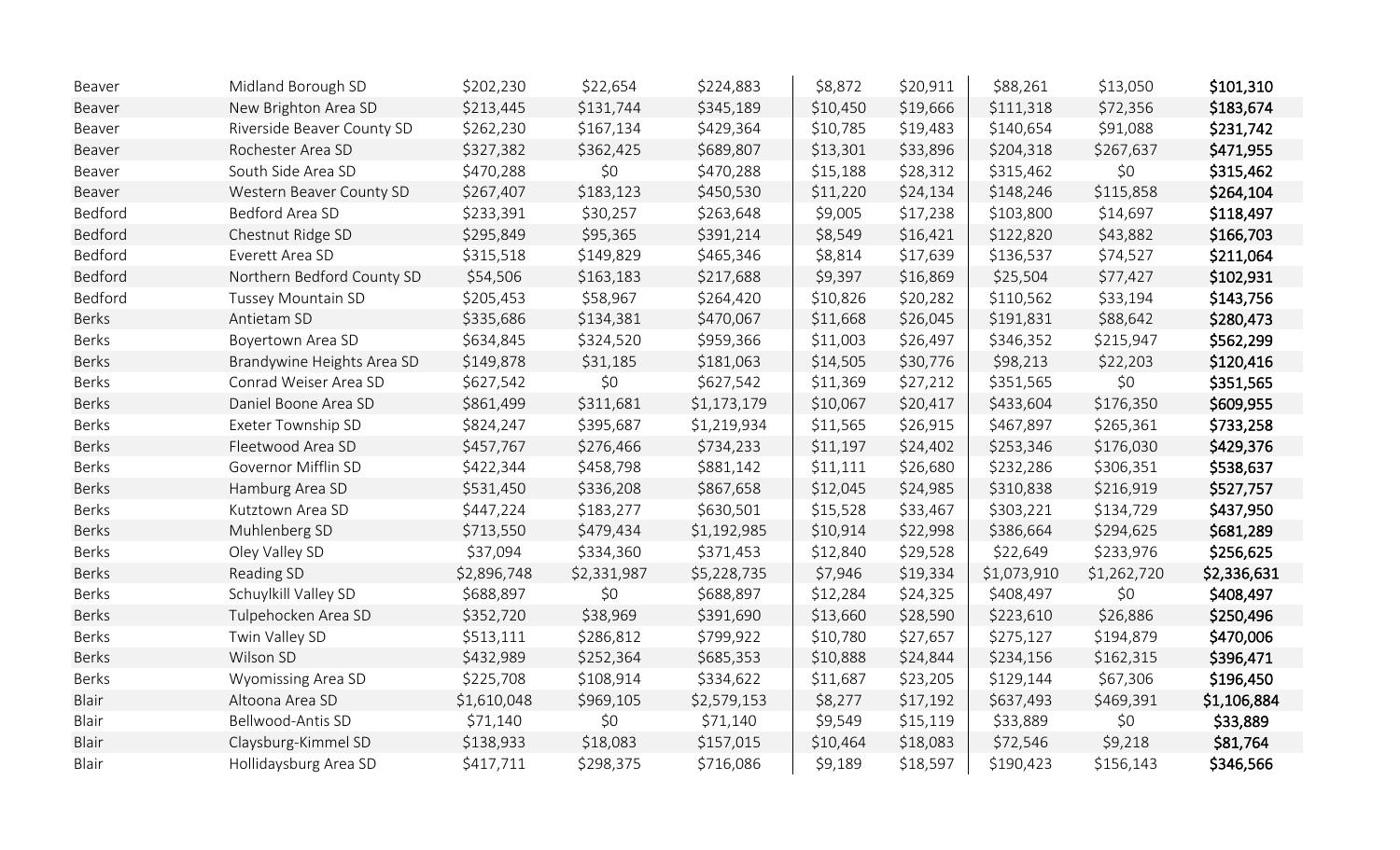| Blair           | Spring Cove SD             | \$328,949   | \$125,935   | \$454,885   | \$8,350  | \$18,603 | \$131,972   | \$65,923    | \$197,895   |
|-----------------|----------------------------|-------------|-------------|-------------|----------|----------|-------------|-------------|-------------|
| Blair           | Tyrone Area SD             | \$308,634   | \$120,685   | \$429,319   | \$8,335  | \$15,300 | \$123,500   | \$50,757    | \$174,257   |
| Blair           | Williamsburg Community SD  | \$76,178    | \$8,332     | \$84,509    | \$9,807  | \$19,417 | \$37,340    | \$4,528     | \$41,868    |
| <b>Bradford</b> | Athens Area SD             | \$382,936   | \$341,162   | \$724,098   | \$10,423 | \$23,190 | \$199,247   | \$210,745   | \$409,992   |
| <b>Bradford</b> | Canton Area SD             | \$114,137   | \$27,616    | \$141,753   | \$11,468 | \$22,208 | \$64,375    | \$16,592    | \$80,967    |
| <b>Bradford</b> | Northeast Bradford SD      | \$192,719   | \$130,767   | \$323,486   | \$11,472 | \$24,532 | \$108,723   | \$83,513    | \$192,235   |
| <b>Bradford</b> | Sayre Area SD              | \$263,629   | \$204,473   | \$468,102   | \$12,794 | \$31,954 | \$160,598   | \$147,745   | \$308,343   |
| <b>Bradford</b> | Towanda Area SD            | \$152,057   | \$7,566     | \$159,623   | \$9,543  | \$20,721 | \$72,386    | \$4,329     | \$76,715    |
| <b>Bradford</b> | Troy Area SD               | \$493,521   | \$110,648   | \$604,168   | \$10,042 | \$21,451 | \$247,794   | \$64,920    | \$312,713   |
| <b>Bradford</b> | Wyalusing Area SD          | \$395,466   | \$195,080   | \$590,546   | \$10,663 | \$20,620 | \$210,022   | \$111,212   | \$321,234   |
| <b>Bucks</b>    | Bensalem Township SD       | \$1,077,996 | \$972,229   | \$2,050,224 | \$12,115 | \$33,609 | \$633,101   | \$715,788   | \$1,348,889 |
| <b>Bucks</b>    | <b>Bristol Borough SD</b>  | \$602,815   | \$0         | \$602,815   | \$11,219 | \$28,862 | \$334,167   | \$0         | \$334,167   |
| <b>Bucks</b>    | <b>Bristol Township SD</b> | \$1,920,414 | \$1,719,008 | \$3,639,423 | \$11,195 | \$34,679 | \$1,062,681 | \$1,279,577 | \$2,342,257 |
| <b>Bucks</b>    | Centennial SD              | \$551,916   | \$310,326   | \$862,242   | \$14,250 | \$31,906 | \$358,255   | \$224,103   | \$582,358   |
| <b>Bucks</b>    | Central Bucks SD           | \$909,314   | \$490,931   | \$1,400,245 | \$11,747 | \$24,227 | \$522,266   | \$311,294   | \$833,560   |
| <b>Bucks</b>    | Council Rock SD            | \$281,181   | \$222,947   | \$504,128   | \$13,327 | \$38,492 | \$175,686   | \$171,601   | \$347,288   |
| <b>Bucks</b>    | Morrisville Borough SD     | \$354,053   | \$175,248   | \$529,301   | \$11,068 | \$42,643 | \$194,102   | \$138,816   | \$332,918   |
| <b>Bucks</b>    | Neshaminy SD               | \$844,530   | \$528,881   | \$1,373,412 | \$12,659 | \$32,966 | \$510,955   | \$386,659   | \$897,613   |
| <b>Bucks</b>    | New Hope-Solebury SD       | \$84,291    | \$0         | \$84,291    | \$18,554 | \$40,228 | \$61,577    | \$0         | \$61,577    |
| <b>Bucks</b>    | Palisades SD               | \$476,263   | \$107,723   | \$583,986   | \$17,129 | \$38,274 | \$337,243   | \$82,773    | \$420,015   |
| <b>Bucks</b>    | Pennridge SD               | \$1,152,054 | \$497,768   | \$1,649,822 | \$11,735 | \$28,116 | \$661,182   | \$340,822   | \$1,002,004 |
| <b>Bucks</b>    | Pennsbury SD               | \$562,413   | \$488,543   | \$1,050,957 | \$12,120 | \$30,498 | \$330,386   | \$346,535   | \$676,921   |
| <b>Bucks</b>    | Quakertown Community SD    | \$1,266,067 | \$655,932   | \$1,921,999 | \$13,462 | \$26,539 | \$795,826   | \$436,825   | \$1,232,651 |
| <b>Butler</b>   | <b>Butler Area SD</b>      | \$1,823,775 | \$987,994   | \$2,811,769 | \$9,344  | \$21,248 | \$847,858   | \$575,779   | \$1,423,636 |
| <b>Butler</b>   | Karns City Area SD         | \$404,346   | \$0         | \$404,346   | \$11,726 | \$15,793 | \$231,926   | \$0         | \$231,926   |
| <b>Butler</b>   | Mars Area SD               | \$705,449   | \$182,450   | \$887,899   | \$9,297  | \$16,717 | \$326,057   | \$85,700    | \$411,757   |
| <b>Butler</b>   | Moniteau SD                | \$367,643   | \$107,589   | \$475,232   | \$11,092 | \$20,106 | \$201,919   | \$60,152    | \$262,071   |
| <b>Butler</b>   | Seneca Valley SD           | \$774,373   | \$563,260   | \$1,337,633 | \$10,690 | \$23,643 | \$412,175   | \$352,065   | \$764,240   |
| <b>Butler</b>   | Slippery Rock Area SD      | \$750,650   | \$392,386   | \$1,143,036 | \$11,425 | \$22,448 | \$422,152   | \$237,430   | \$659,582   |
| <b>Butler</b>   | South Butler County SD     | \$362,674   | \$201,082   | \$563,756   | \$9,501  | \$17,153 | \$171,817   | \$97,157    | \$268,974   |
| Cambria         | <b>Blacklick Valley SD</b> | \$98,552    | \$111,672   | \$210,224   | \$9,885  | \$24,001 | \$48,702    | \$70,425    | \$119,127   |
| Cambria         | Cambria Heights SD         | \$221,300   | \$5,321     | \$226,621   | \$9,738  | \$20,303 | \$107,679   | \$2,998     | \$110,676   |
| Cambria         | Central Cambria SD         | \$128,950   | \$37,952    | \$166,901   | \$9,923  | \$22,280 | \$63,976    | \$22,851    | \$86,827    |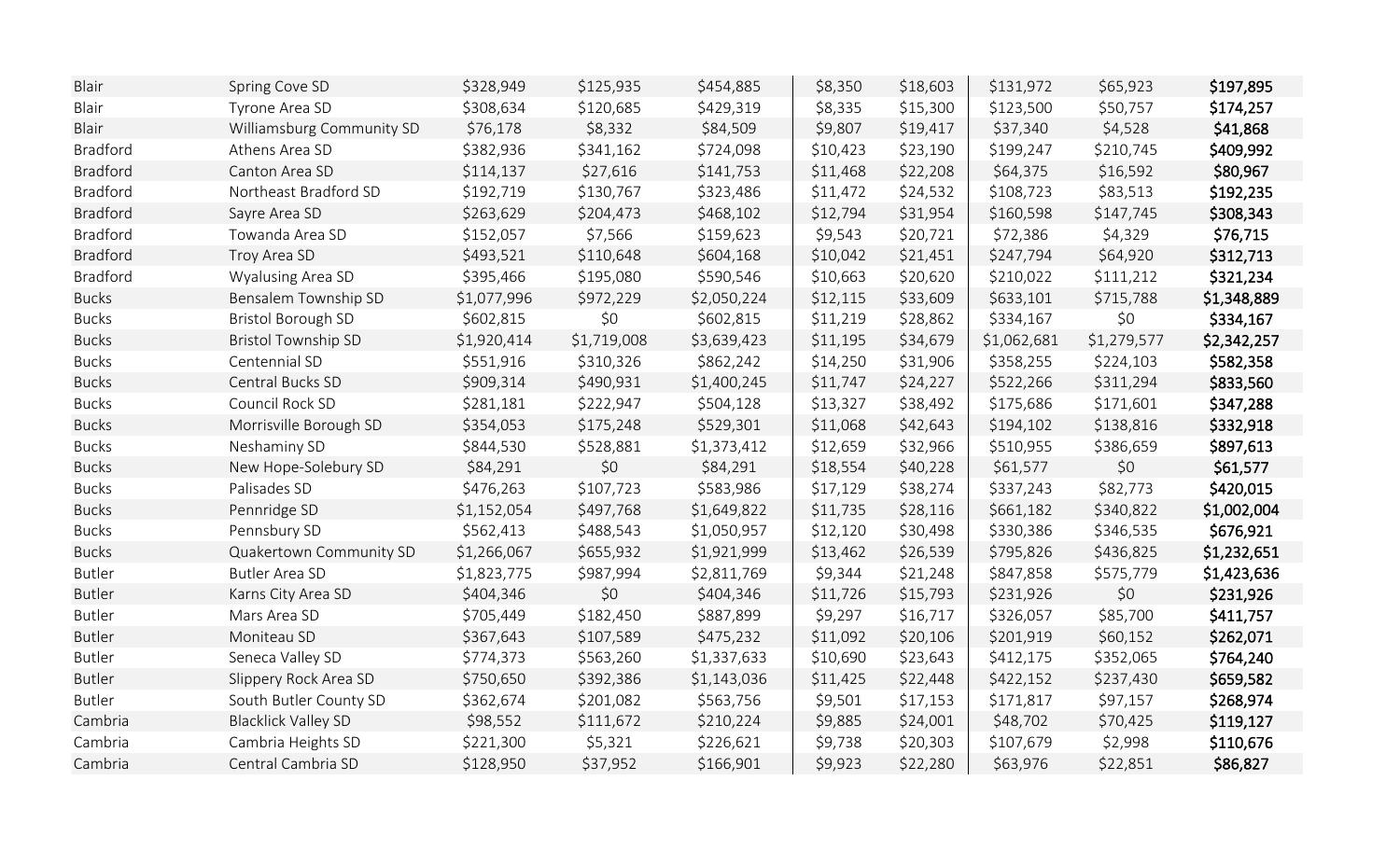| Cambria | Conemaugh Valley SD         | \$216,069   | \$0         | \$216,069   | \$10,482 | \$19,958 | \$113,005   | \$0       | \$113,005   |
|---------|-----------------------------|-------------|-------------|-------------|----------|----------|-------------|-----------|-------------|
| Cambria | Ferndale Area SD            | \$188,139   | \$107,428   | \$295,567   | \$11,666 | \$24,093 | \$107,506   | \$67,900  | \$175,406   |
| Cambria | Forest Hills SD             | \$197,374   | \$69,777    | \$267,152   | \$9,854  | \$17,654 | \$97,225    | \$34,739  | \$131,964   |
| Cambria | Greater Johnstown SD        | \$1,269,973 | \$857,124   | \$2,127,097 | \$9,229  | \$22,024 | \$581,920   | \$512,121 | \$1,094,042 |
| Cambria | Northern Cambria SD         | \$224,378   | \$0         | \$224,378   | \$10,718 | \$20,918 | \$119,705   | \$0       | \$119,705   |
| Cambria | Penn Cambria SD             | \$204,961   | \$184,828   | \$389,789   | \$8,696  | \$19,887 | \$87,107    | \$102,438 | \$189,545   |
| Cambria | Portage Area SD             | \$193,396   | \$19,644    | \$213,041   | \$10,442 | \$16,226 | \$100,787   | \$8,912   | \$109,699   |
| Cambria | <b>Richland SD</b>          | \$155,125   | \$40,702    | \$195,827   | \$9,071  | \$15,335 | \$69,617    | \$17,172  | \$86,789    |
| Cambria | Westmont Hilltop SD         | \$191,592   | \$0         | \$191,592   | \$10,494 | \$18,666 | \$100,306   | \$0       | \$100,306   |
| Cameron | Cameron County SD           | \$240,465   | \$205,392   | \$445,857   | \$14,059 | \$26,221 | \$154,948   | \$135,952 | \$290,900   |
| Carbon  | Jim Thorpe Area SD          | \$1,695,837 | \$0         | \$1,695,837 | \$11,850 | \$26,182 | \$980,289   | \$0       | \$980,289   |
| Carbon  | Lehighton Area SD           | \$711,698   | \$157,192   | \$868,889   | \$11,027 | \$24,630 | \$388,995   | \$100,613 | \$489,608   |
| Carbon  | Palmerton Area SD           | \$687,874   | \$160,557   | \$848,431   | \$10,043 | \$22,398 | \$345,405   | \$97,010  | \$442,415   |
| Carbon  | Panther Valley SD           | \$436,960   | \$1,070,400 | \$1,507,360 | \$7,846  | \$26,750 | \$158,515   | \$715,667 | \$874,182   |
| Carbon  | Weatherly Area SD           | \$233,711   | \$103,835   | \$337,545   | \$13,799 | \$30,364 | \$149,024   | \$73,520  | \$222,544   |
| Centre  | Bald Eagle Area SD          | \$167,539   | \$118,668   | \$286,207   | \$11,880 | \$22,302 | \$97,028    | \$71,498  | \$168,526   |
| Centre  | Bellefonte Area SD          | \$453,730   | \$250,903   | \$704,633   | \$11,805 | \$24,087 | \$261,545   | \$158,559 | \$420,104   |
| Centre  | Penns Valley Area SD        | \$196,844   | \$67,941    | \$264,785   | \$11,180 | \$20,103 | \$108,808   | \$37,980  | \$146,788   |
| Centre  | State College Area SD       | \$513,403   | \$310,919   | \$824,321   | \$14,008 | \$28,465 | \$330,147   | \$214,088 | \$544,235   |
| Chester | Avon Grove SD               | \$481,866   | \$322,382   | \$804,249   | \$9,879  | \$23,958 | \$237,977   | \$203,096 | \$441,073   |
| Chester | Coatesville Area SD         | \$3,722,770 | \$1,196,024 | \$4,918,794 | \$11,167 | \$33,512 | \$2,055,972 | \$879,639 | \$2,935,611 |
| Chester | Downingtown Area SD         | \$1,051,721 | \$735,026   | \$1,786,747 | \$11,062 | \$22,762 | \$576,324   | \$448,754 | \$1,025,078 |
| Chester | <b>Great Valley SD</b>      | \$608,889   | \$555,397   | \$1,164,285 | \$14,035 | \$35,711 | \$391,973   | \$417,522 | \$809,495   |
| Chester | Kennett Consolidated SD     | \$603,711   | \$369,607   | \$973,319   | \$12,400 | \$28,758 | \$360,282   | \$255,670 | \$615,953   |
| Chester | Octorara Area SD            | \$490,139   | \$436,318   | \$926,458   | \$11,835 | \$29,751 | \$283,061   | \$306,308 | \$589,368   |
| Chester | Owen J Roberts SD           | \$576,495   | \$215,686   | \$792,181   | \$11,795 | \$28,269 | \$332,116   | \$148,048 | \$480,164   |
| Chester | Oxford Area SD              | \$510,402   | \$554,313   | \$1,064,716 | \$8,826  | \$25,308 | \$221,258   | \$360,149 | \$581,407   |
| Chester | Phoenixville Area SD        | \$544,962   | \$0         | \$544,962   | \$13,436 | \$30,201 | \$342,169   | \$0       | \$342,169   |
| Chester | Tredyffrin-Easttown SD      | \$510,142   | \$0\$       | \$510,142   | \$13,663 | \$29,774 | \$323,449   | \$0       | \$323,449   |
| Chester | Unionville-Chadds Ford SD   | \$381,201   | \$152,443   | \$533,645   | \$13,247 | \$29,922 | \$237,319   | \$107,279 | \$344,598   |
| Chester | West Chester Area SD        | \$1,572,322 | \$873,001   | \$2,445,323 | \$11,737 | \$29,636 | \$902,511   | \$611,859 | \$1,514,369 |
| Clarion | Allegheny-Clarion Valley SD | \$319,332   | \$0         | \$319,332   | \$11,647 | \$24,060 | \$182,240   | \$0       | \$182,240   |
| Clarion | Clarion Area SD             | \$58,063    | \$136,462   | \$194,525   | \$11,293 | \$24,406 | \$32,356    | \$86,896  | \$119,252   |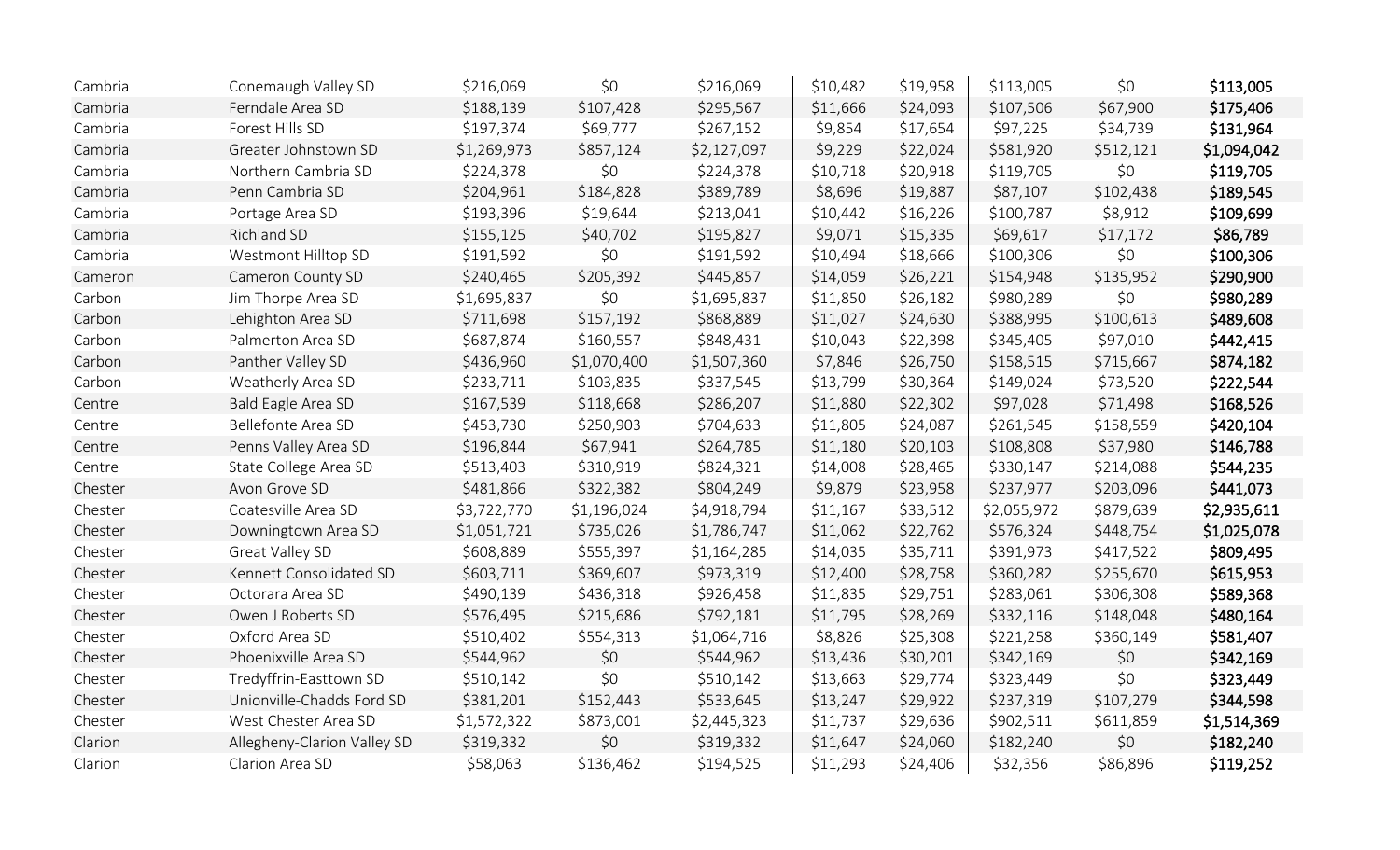| Clarion    | Clarion-Limestone Area SD   | \$227,344   | \$102,017   | \$329,361   | \$10,361 | \$21,879 | \$117,631   | \$60,682    | \$178,313   |
|------------|-----------------------------|-------------|-------------|-------------|----------|----------|-------------|-------------|-------------|
| Clarion    | Keystone SD                 | \$220,442   | \$151,929   | \$372,371   | \$10,316 | \$20,540 | \$113,597   | \$86,358    | \$199,955   |
| Clarion    | North Clarion County SD     | \$95,664    | \$111,051   | \$206,715   | \$10,130 | \$18,061 | \$48,444    | \$56,543    | \$104,987   |
| Clarion    | Redbank Valley SD           | \$425,227   | \$0         | \$425,227   | \$9,968  | \$23,539 | \$211,931   | \$0         | \$211,931   |
| Clarion    | Union SD                    | \$285,871   | \$111,557   | \$397,428   | \$13,495 | \$20,786 | \$179,956   | \$63,980    | \$243,936   |
| Clearfield | Clearfield Area SD          | \$608,283   | \$297,513   | \$905,795   | \$9,871  | \$23,325 | \$300,164   | \$184,440   | \$484,604   |
| Clearfield | Curwensville Area SD        | \$69,008    | \$30,072    | \$99,080    | \$10,646 | \$19,426 | \$36,596    | \$16,349    | \$52,945    |
| Clearfield | Dubois Area SD              | \$483,841   | \$229,619   | \$713,460   | \$9,521  | \$22,541 | \$229,757   | \$139,315   | \$369,072   |
| Clearfield | Glendale SD                 | \$59,610    | \$206,158   | \$265,768   | \$11,788 | \$27,212 | \$34,325    | \$138,997   | \$173,322   |
| Clearfield | Harmony Area SD             | \$79,399    | \$45,097    | \$124,496   | \$12,073 | \$21,382 | \$46,516    | \$26,400    | \$72,916    |
| Clearfield | Moshannon Valley SD         | \$92,190    | \$108,173   | \$200,363   | \$10,396 | \$19,538 | \$47,850    | \$59,092    | \$106,943   |
| Clearfield | Philipsburg-Osceola Area SD | \$380,822   | \$29,413    | \$410,235   | \$11,181 | \$19,701 | \$210,529   | \$16,178    | \$226,707   |
| Clearfield | West Branch Area SD         | \$140,274   | \$182,896   | \$323,170   | \$11,674 | \$22,397 | \$80,193    | \$110,504   | \$190,698   |
| Clinton    | Keystone Central SD         | \$735,948   | \$624,298   | \$1,360,246 | \$10,572 | \$28,903 | \$387,869   | \$432,818   | \$820,687   |
| Columbia   | Benton Area SD              | \$143,783   | \$0         | \$143,783   | \$11,614 | \$25,073 | \$81,884    | \$0         | \$81,884    |
| Columbia   | Berwick Area SD             | \$474,583   | \$178,473   | \$653,056   | \$9,294  | \$19,734 | \$219,277   | \$98,297    | \$317,574   |
| Columbia   | Bloomsburg Area SD          | \$299,363   | \$100,262   | \$399,625   | \$10,210 | \$16,977 | \$152,764   | \$47,908    | \$200,672   |
| Columbia   | Central Columbia SD         | \$381,925   | \$0         | \$381,925   | \$11,534 | \$20,163 | \$216,364   | \$0         | \$216,364   |
| Columbia   | Millville Area SD           | \$107,036   | \$34,043    | \$141,079   | \$11,825 | \$26,302 | \$61,776    | \$22,569    | \$84,345    |
| Columbia   | Southern Columbia Area SD   | \$230,790   | \$0         | \$230,790   | \$9,157  | \$19,427 | \$104,767   | \$0         | \$104,767   |
| Crawford   | Conneaut SD                 | \$946,176   | \$560,581   | \$1,506,757 | \$10,658 | \$20,547 | \$502,282   | \$318,717   | \$820,999   |
| Crawford   | Crawford Central SD         | \$959,085   | \$608,945   | \$1,568,030 | \$9,296  | \$21,084 | \$443,227   | \$352,911   | \$796,138   |
| Crawford   | Penncrest SD                | \$1,231,679 | \$653,037   | \$1,884,716 | \$11,658 | \$22,716 | \$703,422   | \$398,188   | \$1,101,611 |
| Cumberland | <b>Big Spring SD</b>        | \$1,156,569 | \$254,040   | \$1,410,609 | \$10,417 | \$26,389 | \$601,427   | \$168,699   | \$770,126   |
| Cumberland | Camp Hill SD                | \$195,082   | \$65,815    | \$260,897   | \$10,842 | \$23,574 | \$105,116   | \$41,065    | \$146,181   |
| Cumberland | Carlisle Area SD            | \$983,421   | \$627,628   | \$1,611,049 | \$10,578 | \$18,442 | \$518,573   | \$325,936   | \$844,509   |
| Cumberland | Cumberland Valley SD        | \$2,375,752 | \$0         | \$2,375,752 | \$8,954  | \$19,502 | \$1,049,102 | \$0         | \$1,049,102 |
| Cumberland | East Pennsboro Area SD      | \$312,892   | \$967,703   | \$1,280,596 | \$8,996  | \$22,903 | \$138,980   | \$593,145   | \$732,124   |
| Cumberland | Mechanicsburg Area SD       | \$1,099,643 | \$785,218   | \$1,884,860 | \$10,529 | \$22,380 | \$577,459   | \$474,184   | \$1,051,643 |
| Cumberland | Shippensburg Area SD        | \$729,947   | \$477,256   | \$1,207,203 | \$8,837  | \$20,452 | \$316,933   | \$270,385   | \$587,319   |
| Cumberland | South Middleton SD          | \$290,984   | \$172,236   | \$463,220   | \$10,979 | \$22,965 | \$158,462   | \$105,749   | \$264,211   |
| Dauphin    | Central Dauphin SD          | \$3,586,620 | \$1,779,079 | \$5,365,699 | \$10,662 | \$22,434 | \$1,904,692 | \$1,076,044 | \$2,980,736 |
| Dauphin    | Derry Township SD           | \$400,226   | \$124,357   | \$524,583   | \$11,627 | \$23,847 | \$228,120   | \$78,127    | \$306,247   |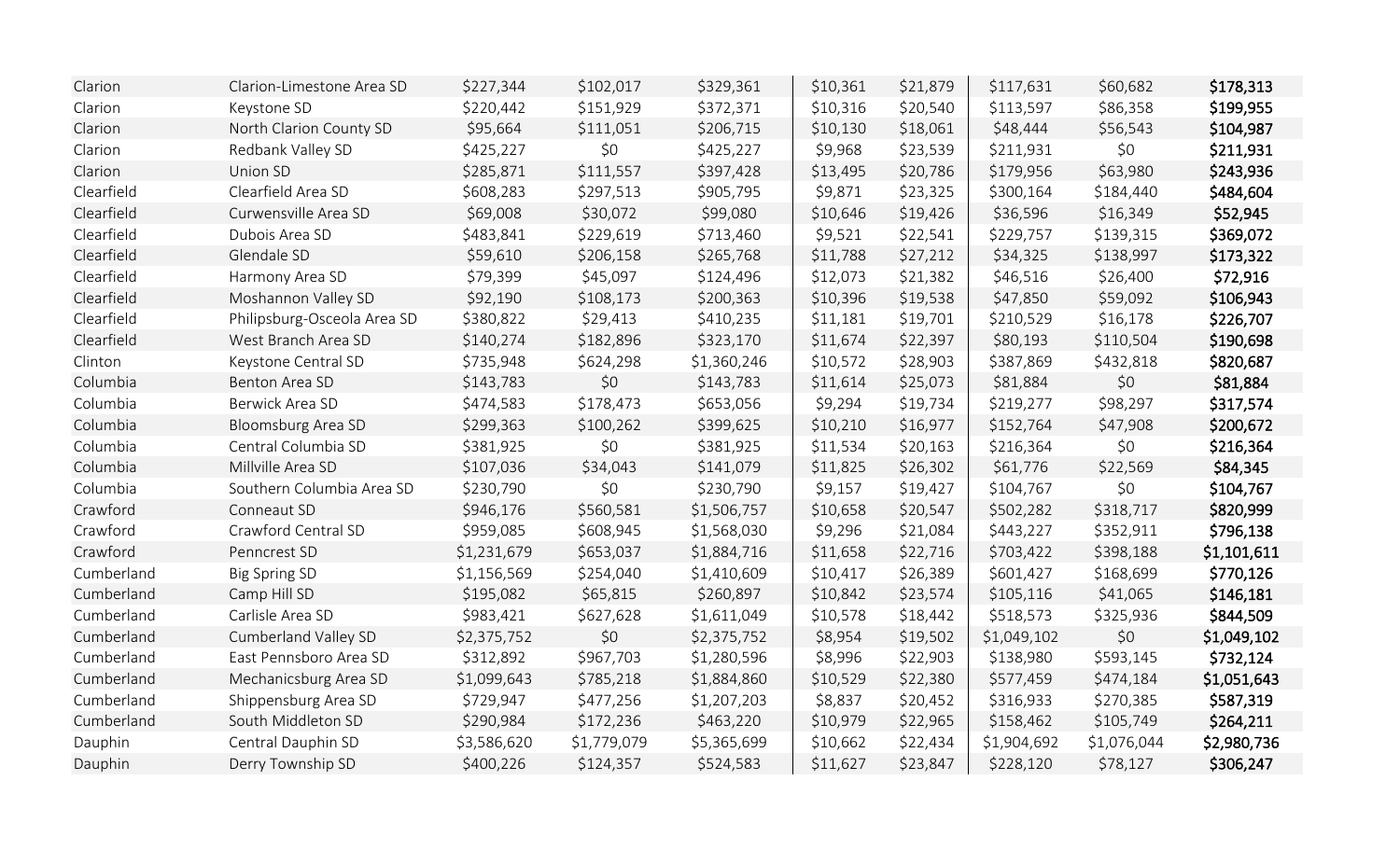| Dauphin  | Halifax Area SD           | \$482,513   | \$230,741   | \$713,255   | \$12,379 | \$26,795 | \$287,623   | \$154,400   | \$442,023   |
|----------|---------------------------|-------------|-------------|-------------|----------|----------|-------------|-------------|-------------|
| Dauphin  | Harrisburg City SD        | \$3,496,791 | \$2,224,628 | \$5,721,419 | \$10,515 | \$27,099 | \$1,834,034 | \$1,496,878 | \$3,330,912 |
| Dauphin  | Lower Dauphin SD          | \$733,814   | \$377,709   | \$1,111,523 | \$10,733 | \$24,537 | \$391,979   | \$241,248   | \$633,227   |
| Dauphin  | Middletown Area SD        | \$487,299   | \$278,768   | \$766,067   | \$12,234 | \$25,687 | \$288,134   | \$182,560   | \$470,694   |
| Dauphin  | Millersburg Area SD       | \$304,834   | \$189,352   | \$494,187   | \$12,725 | \$24,525 | \$185,058   | \$120,909   | \$305,967   |
| Dauphin  | Susquehanna Township SD   | \$943,647   | \$493,134   | \$1,436,781 | \$11,625 | \$28,320 | \$537,788   | \$338,767   | \$876,555   |
| Dauphin  | Upper Dauphin Area SD     | \$395,525   | \$261,135   | \$656,660   | \$9,800  | \$22,417 | \$193,736   | \$157,869   | \$351,605   |
| Delaware | Chester-Upland SD         | \$3,118,325 | \$1,461,014 | \$4,579,339 | \$9,760  | \$24,693 | \$1,520,806 | \$936,488   | \$2,457,294 |
| Delaware | Chichester SD             | \$985,185   | \$492,726   | \$1,477,911 | \$13,606 | \$34,515 | \$623,154   | \$366,171   | \$989,325   |
| Delaware | Garnet Valley SD          | \$433,202   | \$0         | \$433,202   | \$12,562 | \$33,575 | \$260,777   | \$0         | \$260,777   |
| Delaware | Haverford Township SD     | \$159,647   | \$97,296    | \$256,943   | \$12,292 | \$34,618 | \$94,710    | \$72,380    | \$167,090   |
| Delaware | Interboro SD              | \$190,709   | \$109,646   | \$300,356   | \$12,932 | \$29,552 | \$116,972   | \$76,755    | \$193,727   |
| Delaware | Marple Newtown SD         | \$286,015   | \$262,626   | \$548,641   | \$14,338 | \$38,848 | \$186,275   | \$202,695   | \$388,970   |
| Delaware | Penn-Delco SD             | \$309,629   | \$327,468   | \$637,097   | \$12,262 | \$27,475 | \$183,371   | \$221,808   | \$405,180   |
| Delaware | Radnor Township SD        | \$42,157    | \$38,957    | \$81,114    | \$15,923 | \$38,454 | \$28,920    | \$29,976    | \$58,895    |
| Delaware | Ridley SD                 | \$426,171   | \$318,864   | \$745,035   | \$13,452 | \$29,411 | \$267,761   | \$222,752   | \$490,513   |
| Delaware | Rose Tree Media SD        | \$619,177   | \$155,348   | \$774,525   | \$16,483 | \$37,712 | \$431,353   | \$118,831   | \$550,184   |
| Delaware | Southeast Delco SD        | \$1,297,300 | \$510,826   | \$1,808,126 | \$9,463  | \$26,975 | \$611,873   | \$342,948   | \$954,821   |
| Delaware | Springfield SD            | \$262,635   | \$34,952    | \$297,588   | \$12,309 | \$28,223 | \$155,954   | \$23,974    | \$179,928   |
| Delaware | <b>Upper Darby SD</b>     | \$2,338,595 | \$1,843,540 | \$4,182,135 | \$9,482  | \$27,934 | \$1,105,413 | \$1,258,473 | \$2,363,885 |
| Delaware | Wallingford-Swarthmore SD | \$204,630   | \$189,845   | \$394,475   | \$14,444 | \$35,729 | \$133,795   | \$142,741   | \$276,536   |
| Delaware | William Penn SD           | \$1,979,917 | \$939,907   | \$2,919,824 | \$10,976 | \$29,228 | \$1,077,961 | \$654,827   | \$1,732,787 |
| Elk      | Johnsonburg Area SD       | \$126,447   | \$0         | \$126,447   | \$13,470 | \$28,318 | \$79,509    | \$0         | \$79,509    |
| Elk      | Ridgway Area SD           | \$178,187   | \$95,833    | \$274,019   | \$11,434 | \$24,673 | \$100,265   | \$61,400    | \$161,665   |
| Elk      | Saint Marys Area SD       | \$243,881   | \$0         | \$243,881   | \$8,871  | \$17,465 | \$106,415   | \$0         | \$106,415   |
| Erie     | Corry Area SD             | \$449,101   | \$167,126   | \$616,227   | \$10,295 | \$20,520 | \$230,984   | \$94,925    | \$325,909   |
| Erie     | Erie City SD              | \$4,010,648 | \$1,982,057 | \$5,992,705 | \$9,142  | \$18,450 | \$1,817,222 | \$1,029,684 | \$2,846,907 |
| Erie     | Fairview SD               | \$102,157   | \$71,457    | \$173,614   | \$10,194 | \$16,588 | \$52,048    | \$33,269    | \$85,318    |
| Erie     | Fort LeBoeuf SD           | \$394,588   | \$154,144   | \$548,732   | \$9,309  | \$18,485 | \$182,651   | \$80,218    | \$262,869   |
| Erie     | General McLane SD         | \$287,187   | \$92,807    | \$379,994   | \$9,606  | \$18,045 | \$137,703   | \$47,214    | \$184,917   |
| Erie     | Girard SD                 | \$250,755   | \$252,717   | \$503,472   | \$9,545  | \$20,155 | \$119,404   | \$141,564   | \$260,968   |
| Erie     | Harbor Creek SD           | \$242,886   | \$100,602   | \$343,488   | \$9,406  | \$18,021 | \$113,772   | \$51,113    | \$164,885   |
| Erie     | Iroquois SD               | \$212,429   | \$188,682   | \$401,111   | \$10,099 | \$21,067 | \$107,257   | \$109,283   | \$216,540   |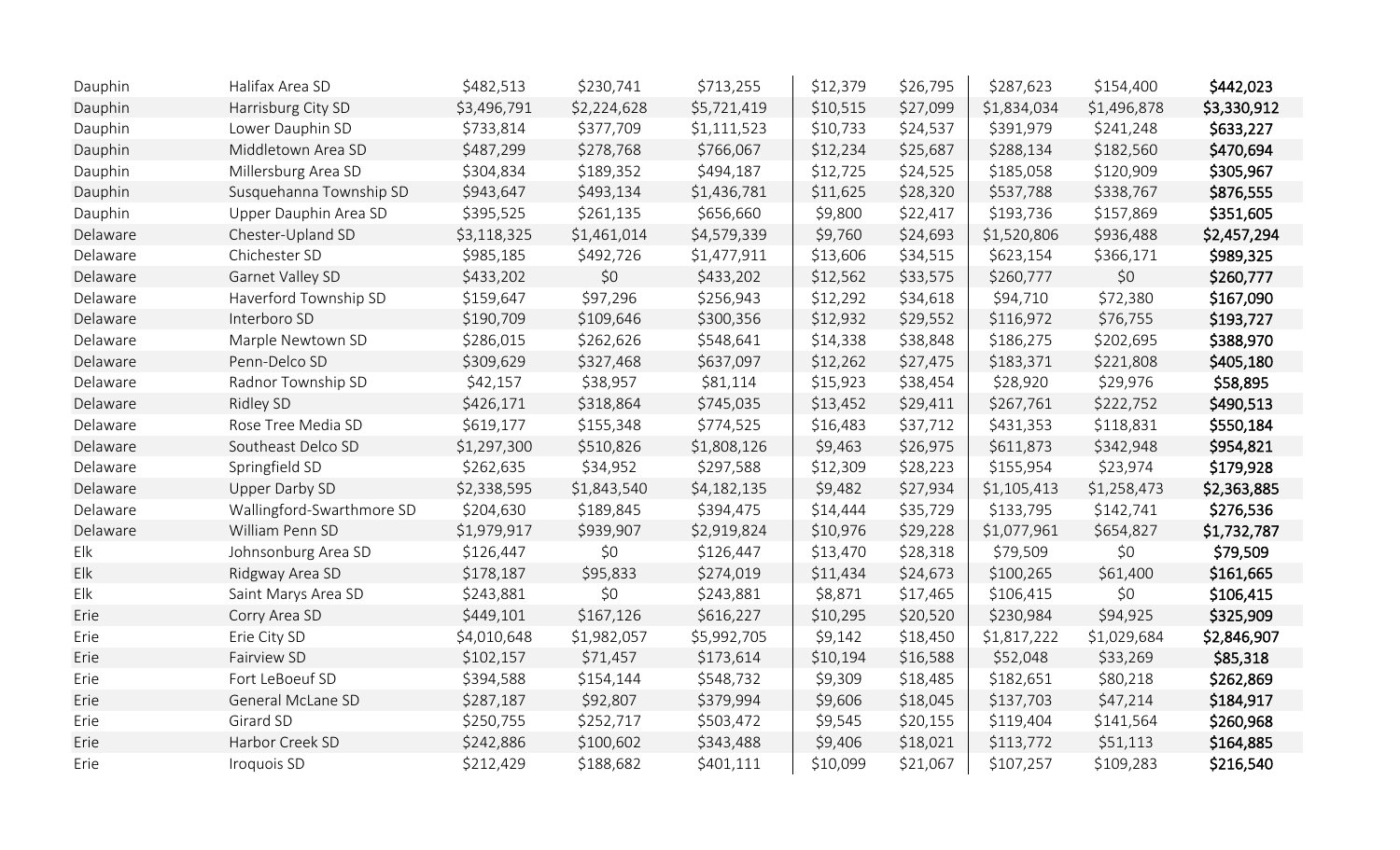| Erie       | Millcreek Township SD        | \$923,384   | \$634,617 | \$1,558,001 | \$9,142  | \$19,029 | \$418,368 | \$338,965 | \$757,333   |
|------------|------------------------------|-------------|-----------|-------------|----------|----------|-----------|-----------|-------------|
| Erie       | North East SD                | \$253,028   | \$69,394  | \$322,422   | \$9,367  | \$18,263 | \$117,961 | \$35,709  | \$153,670   |
| Erie       | Northwestern SD              | \$356,013   | \$165,167 | \$521,179   | \$9,407  | \$20,469 | \$166,776 | \$93,633  | \$260,409   |
| Erie       | Union City Area SD           | \$246,290   | \$233,687 | \$479,977   | \$10,255 | \$19,589 | \$126,207 | \$127,930 | \$254,137   |
| Erie       | Wattsburg Area SD            | \$516,040   | \$207,156 | \$723,196   | \$10,573 | \$19,427 | \$272,004 | \$112,625 | \$384,630   |
| Fayette    | Albert Gallatin Area SD      | \$714,512   | \$424,778 | \$1,139,290 | \$9,437  | \$20,719 | \$335,947 | \$243,031 | \$578,978   |
| Fayette    | Brownsville Area SD          | \$870,209   | \$827,544 | \$1,697,754 | \$9,141  | \$24,947 | \$394,219 | \$533,472 | \$927,691   |
| Fayette    | Connellsville Area SD        | \$1,492,209 | \$344,230 | \$1,836,439 | \$9,056  | \$20,219 | \$668,369 | \$193,306 | \$861,675   |
| Fayette    | Frazier SD                   | \$237,227   | \$321,889 | \$559,116   | \$9,027  | \$19,519 | \$105,835 | \$175,696 | \$281,531   |
| Fayette    | Laurel Highlands SD          | \$825,451   | \$301,849 | \$1,127,300 | \$10,231 | \$23,365 | \$422,040 | \$187,323 | \$609,363   |
| Fayette    | Uniontown Area SD            | \$1,035,002 | \$443,268 | \$1,478,270 | \$9,924  | \$20,861 | \$513,536 | \$254,900 | \$768,436   |
| Forest     | Forest Area SD               | \$172,698   | \$76,008  | \$248,705   | \$15,468 | \$30,424 | \$116,875 | \$53,861  | \$170,736   |
| Franklin   | Chambersburg Area SD         | \$2,006,314 | \$923,800 | \$2,930,114 | \$9,282  | \$19,352 | \$925,509 | \$500,615 | \$1,426,124 |
| Franklin   | Fannett-Metal SD             | \$198,357   | \$95,565  | \$293,922   | \$11,300 | \$20,580 | \$110,587 | \$54,400  | \$164,987   |
| Franklin   | Greencastle-Antrim SD        | \$299,630   | \$85,385  | \$385,015   | \$8,831  | \$17,044 | \$129,990 | \$40,974  | \$170,964   |
| Franklin   | Tuscarora SD                 | \$688,992   | \$219,589 | \$908,580   | \$10,212 | \$17,348 | \$351,645 | \$107,376 | \$459,021   |
| Franklin   | Waynesboro Area SD           | \$1,115,239 | \$315,533 | \$1,430,772 | \$8,163  | \$15,594 | \$432,098 | \$136,154 | \$568,252   |
| Fulton     | Central Fulton SD            | \$283,532   | \$86,238  | \$369,770   | \$10,754 | \$20,370 | \$151,702 | \$48,707  | \$200,410   |
| Fulton     | Forbes Road SD               | \$158,339   | \$4,668   | \$163,007   | \$13,411 | \$18,975 | \$99,305  | \$2,487   | \$101,791   |
| Fulton     | Southern Fulton SD           | \$233,762   | \$89,375  | \$323,137   | \$10,375 | \$20,485 | \$121,101 | \$50,698  | \$171,799   |
| Greene     | Carmichaels Area SD          | \$248,598   | \$156,572 | \$405,170   | \$8,932  | \$18,559 | \$109,441 | \$81,781  | \$191,222   |
| Greene     | Central Greene SD            | \$565,387   | \$517,958 | \$1,083,344 | \$11,182 | \$25,961 | \$312,565 | \$341,090 | \$653,654   |
| Greene     | Jefferson-Morgan SD          | \$301,210   | \$0       | \$301,210   | \$11,767 | \$24,631 | \$173,222 | \$0       | \$173,222   |
| Greene     | Southeastern Greene SD       | \$175,363   | \$137,786 | \$313,149   | \$11,000 | \$25,274 | \$95,655  | \$89,457  | \$185,112   |
| Greene     | West Greene SD               | \$449,938   | \$0       | \$449,938   | \$15,480 | \$32,680 | \$304,605 | \$0       | \$304,605   |
| Huntingdon | Huntingdon Area SD           | \$351,138   | \$277,020 | \$628,158   | \$8,336  | \$20,263 | \$140,534 | \$155,826 | \$296,360   |
| Huntingdon | Juniata Valley SD            | \$99,328    | \$118,184 | \$217,512   | \$10,167 | \$22,185 | \$50,482  | \$70,958  | \$121,440   |
| Huntingdon | Mount Union Area SD          | \$348,197   | \$264,571 | \$612,768   | \$9,308  | \$24,863 | \$161,148 | \$170,236 | \$331,384   |
| Huntingdon | Southern Huntingdon County S | \$258,867   | \$246,375 | \$505,241   | \$8,288  | \$16,999 | \$102,692 | \$117,890 | \$220,583   |
| Indiana    | Blairsville-Saltsburg SD     | \$564,617   | \$0       | \$564,617   | \$12,687 | \$24,982 | \$342,091 | \$0       | \$342,091   |
| Indiana    | Homer-Center SD              | \$197,003   | \$27,972  | \$224,975   | \$12,645 | \$24,772 | \$119,106 | \$17,962  | \$137,068   |
| Indiana    | Indiana Area SD              | \$618,951   | \$290,348 | \$909,299   | \$14,596 | \$27,142 | \$406,929 | \$195,517 | \$602,446   |
| Indiana    | Marion Center Area SD        | \$230,677   | \$32,132  | \$262,809   | \$11,787 | \$22,709 | \$132,828 | \$19,588  | \$152,416   |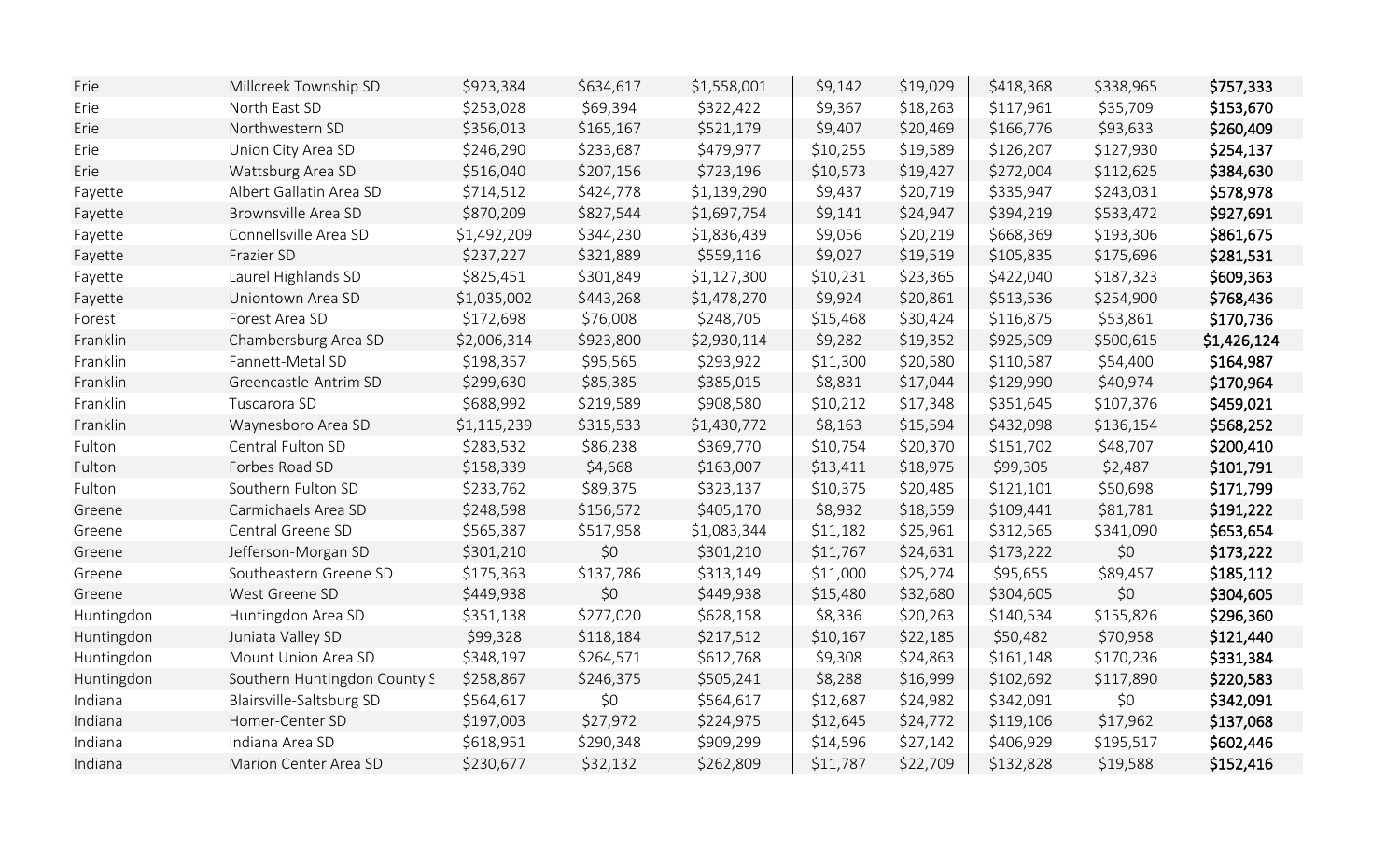| Indiana    | Penns Manor Area SD         | \$263,584   | \$70,911    | \$334,495   | \$12,212 | \$26,952 | \$155,666   | \$47,587  | \$203,253   |
|------------|-----------------------------|-------------|-------------|-------------|----------|----------|-------------|-----------|-------------|
| Indiana    | Purchase Line SD            | \$270,903   | \$108,077   | \$378,979   | \$12,908 | \$27,902 | \$165,969   | \$73,739  | \$239,708   |
| Indiana    | United SD                   | \$389,174   | \$379,599   | \$768,773   | \$12,609 | \$27,910 | \$234,848   | \$259,028 | \$493,876   |
| Jefferson  | Brockway Area SD            | \$122,779   | \$60,687    | \$183,466   | \$10,847 | \$17,966 | \$66,184    | \$30,742  | \$96,926    |
| Jefferson  | Brookville Area SD          | \$153,432   | \$107,501   | \$260,933   | \$10,762 | \$20,836 | \$82,147    | \$61,762  | \$143,909   |
| Jefferson  | Punxsutawney Area SD        | \$953,632   | \$350,801   | \$1,304,434 | \$11,111 | \$25,993 | \$524,484   | \$231,161 | \$755,646   |
| Juniata    | Juniata County SD           | \$669,395   | \$169,731   | \$839,127   | \$8,029  | \$16,312 | \$252,532   | \$77,489  | \$330,022   |
| Lackawanna | Abington Heights SD         | \$434,291   | \$155,894   | \$590,185   | \$9,867  | \$18,811 | \$214,215   | \$82,425  | \$296,641   |
| Lackawanna | Carbondale Area SD          | \$532,852   | \$471,812   | \$1,004,663 | \$8,032  | \$26,099 | \$201,166   | \$311,550 | \$512,716   |
| Lackawanna | Dunmore SD                  | \$258,071   | \$138,532   | \$396,603   | \$9,683  | \$19,248 | \$124,807   | \$74,729  | \$199,536   |
| Lackawanna | Lakeland SD                 | \$353,643   | \$66,487    | \$420,130   | \$9,681  | \$21,932 | \$170,996   | \$39,612  | \$210,608   |
| Lackawanna | Mid Valley SD               | \$552,838   | \$333,565   | \$886,402   | \$10,493 | \$20,967 | \$289,398   | \$192,532 | \$481,930   |
| Lackawanna | North Pocono SD             | \$595,974   | \$361,710   | \$957,684   | \$11,843 | \$23,652 | \$344,369   | \$226,137 | \$570,506   |
| Lackawanna | Old Forge SD                | \$0         | \$244,814   | \$244,814   | \$8,119  | \$23,386 | \$0         | \$152,013 | \$152,013   |
| Lackawanna | Riverside SD                | \$352,949   | \$191,273   | \$544,222   | \$10,198 | \$21,873 | \$179,898   | \$113,751 | \$293,649   |
| Lackawanna | Scranton SD                 | \$2,177,231 | \$1,414,113 | \$3,591,344 | \$10,439 | \$22,500 | \$1,134,377 | \$856,940 | \$1,991,317 |
| Lackawanna | Valley View SD              | \$536,741   | \$165,860   | \$702,601   | \$9,299  | \$21,064 | \$248,138   | \$96,057  | \$344,195   |
| Lancaster  | Cocalico SD                 | \$605,564   | \$106,810   | \$712,375   | \$11,600 | \$23,754 | \$344,537   | \$66,948  | \$411,485   |
| Lancaster  | Columbia Borough SD         | \$415,987   | \$376,594   | \$792,581   | \$9,515  | \$29,957 | \$197,383   | \$265,149 | \$462,532   |
| Lancaster  | Conestoga Valley SD         | \$342,567   | \$118,710   | \$461,277   | \$9,909  | \$19,789 | \$169,717   | \$65,531  | \$235,248   |
| Lancaster  | Donegal SD                  | \$768,520   | \$430,116   | \$1,198,636 | \$9,191  | \$21,197 | \$350,459   | \$250,236 | \$600,695   |
| Lancaster  | Eastern Lancaster County SD | \$643,672   | \$339,918   | \$983,590   | \$10,973 | \$22,496 | \$350,365   | \$205,969 | \$556,333   |
| Lancaster  | Elizabethtown Area SD       | \$718,027   | \$409,780   | \$1,127,807 | \$10,023 | \$19,697 | \$359,837   | \$225,348 | \$585,185   |
| Lancaster  | Ephrata Area SD             | \$509,129   | \$252,465   | \$761,594   | \$10,137 | \$20,292 | \$258,016   | \$142,172 | \$400,188   |
| Lancaster  | Hempfield SD                | \$829,582   | \$488,865   | \$1,318,447 | \$11,425 | \$24,304 | \$466,534   | \$310,552 | \$777,086   |
| Lancaster  | Lampeter-Strasburg SD       | \$334,875   | \$209,075   | \$543,950   | \$11,111 | \$23,440 | \$184,175   | \$130,002 | \$314,177   |
| Lancaster  | Lancaster SD                | \$1,686,262 | \$868,312   | \$2,554,574 | \$11,313 | \$24,357 | \$940,966   | \$552,284 | \$1,493,250 |
| Lancaster  | Manheim Central SD          | \$537,364   | \$188,315   | \$725,679   | \$10,846 | \$23,188 | \$289,646   | \$116,320 | \$405,965   |
| Lancaster  | Manheim Township SD         | \$775,524   | \$201,913   | \$977,437   | \$9,967  | \$18,165 | \$386,476   | \$103,377 | \$489,852   |
| Lancaster  | Penn Manor SD               | \$735,174   | \$331,452   | \$1,066,626 | \$9,487  | \$20,173 | \$347,716   | \$185,800 | \$533,515   |
| Lancaster  | Pequea Valley SD            | \$492,628   | \$0         | \$492,628   | \$14,718 | \$29,891 | \$325,271   | \$0       | \$325,271   |
| Lancaster  | Solanco SD                  | \$599,370   | \$517,340   | \$1,116,710 | \$10,497 | \$26,154 | \$313,870   | \$341,986 | \$655,856   |
| Lancaster  | Warwick SD                  | \$466,314   | \$0         | \$466,314   | \$10,422 | \$22,836 | \$242,598   | \$0       | \$242,598   |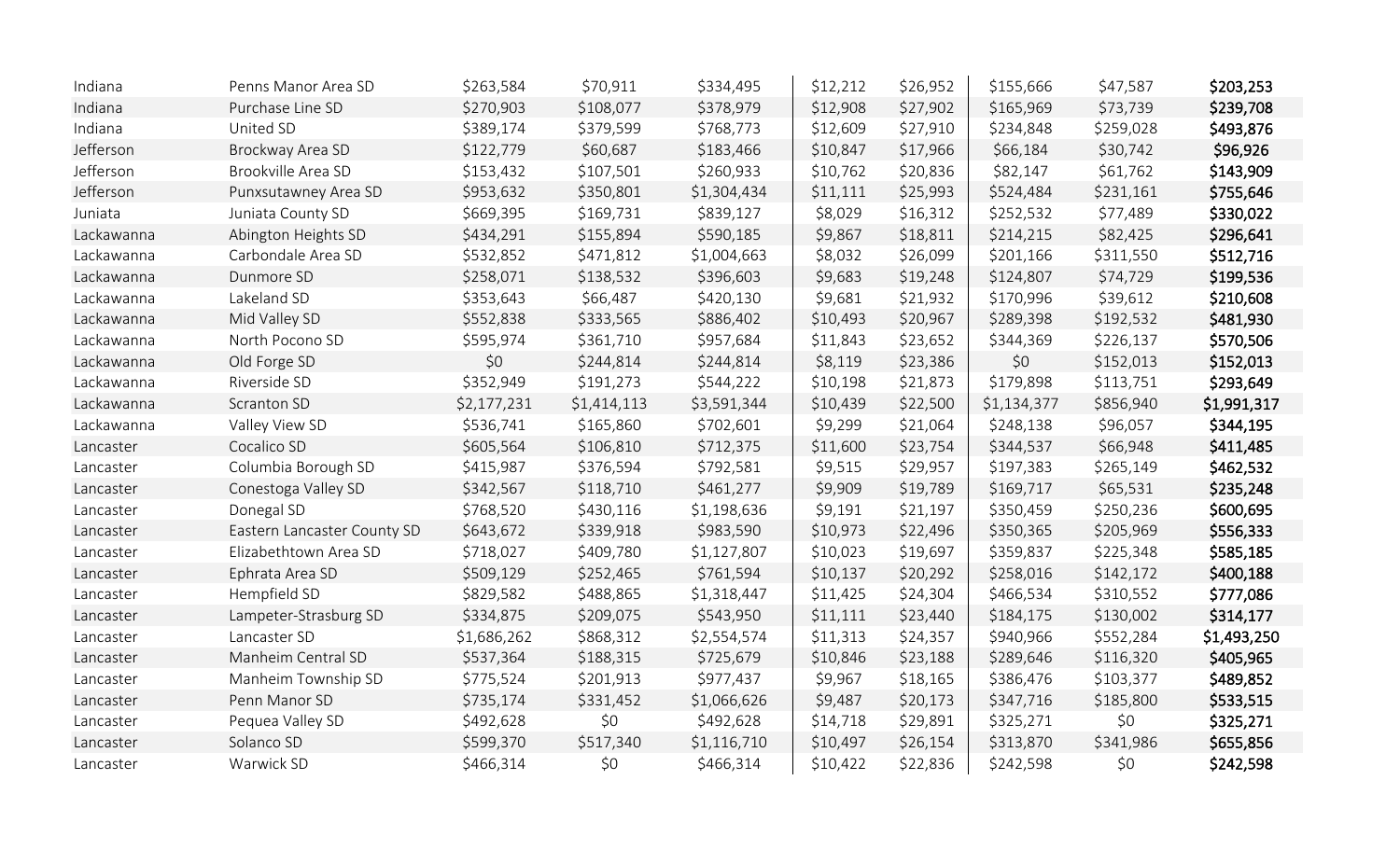| Lawrence | Ellwood City Area SD      | \$333,893   | \$186,233   | \$520,126   | \$10,855 | \$23,186 | \$180,096   | \$115,029   | \$295,125   |
|----------|---------------------------|-------------|-------------|-------------|----------|----------|-------------|-------------|-------------|
| Lawrence | Laurel SD                 | \$169,008   | \$0         | \$169,008   | \$10,784 | \$17,560 | \$90,645    | \$0         | \$90,645    |
| Lawrence | Mohawk Area SD            | \$277,599   | \$0         | \$277,599   | \$11,909 | \$22,149 | \$161,044   | \$0         | \$161,044   |
| Lawrence | Neshannock Township SD    | \$244,754   | \$119,770   | \$364,524   | \$10,518 | \$18,333 | \$128,401   | \$61,855    | \$190,256   |
| Lawrence | New Castle Area SD        | \$896,541   | \$421,297   | \$1,317,838 | \$9,863  | \$21,409 | \$442,028   | \$246,851   | \$688,879   |
| Lawrence | Shenango Area SD          | \$294,605   | \$84,015    | \$378,620   | \$11,142 | \$20,160 | \$162,400   | \$47,070    | \$209,471   |
| Lawrence | Union Area SD             | \$151,443   | \$60,020    | \$211,463   | \$10,233 | \$18,301 | \$77,442    | \$30,946    | \$108,388   |
| Lawrence | Wilmington Area SD        | \$387,549   | \$185,564   | \$573,113   | \$10,882 | \$23,780 | \$209,473   | \$116,389   | \$325,862   |
| Lebanon  | Annville-Cleona SD        | \$146,030   | \$96,739    | \$242,769   | \$9,211  | \$17,042 | \$66,763    | \$46,416    | \$113,179   |
| Lebanon  | Cornwall-Lebanon SD       | \$852,586   | \$464,269   | \$1,316,855 | \$10,799 | \$21,941 | \$457,818   | \$276,688   | \$734,506   |
| Lebanon  | Eastern Lebanon County SD | \$464,587   | \$250,034   | \$714,621   | \$10,379 | \$20,208 | \$240,778   | \$140,346   | \$381,124   |
| Lebanon  | Lebanon SD                | \$700,850   | \$508,434   | \$1,209,284 | \$8,814  | \$19,504 | \$303,277   | \$277,333   | \$580,610   |
| Lebanon  | Northern Lebanon SD       | \$482,346   | \$131,107   | \$613,453   | \$10,861 | \$22,218 | \$260,284   | \$78,796    | \$339,079   |
| Lebanon  | Palmyra Area SD           | \$549,678   | \$356,009   | \$905,686   | \$8,464  | \$16,757 | \$224,973   | \$167,667   | \$392,640   |
| Lehigh   | Allentown City SD         | \$2,422,654 | \$1,941,776 | \$4,364,430 | \$10,112 | \$24,089 | \$1,224,691 | \$1,227,186 | \$2,451,877 |
| Lehigh   | Catasauqua Area SD        | \$287,250   | \$247,062   | \$534,311   | \$11,963 | \$26,594 | \$167,194   | \$164,704   | \$331,898   |
| Lehigh   | East Penn SD              | \$919,774   | \$546,026   | \$1,465,800 | \$10,950 | \$24,633 | \$499,804   | \$349,520   | \$849,323   |
| Lehigh   | Northern Lehigh SD        | \$298,959   | \$186,240   | \$485,199   | \$11,272 | \$25,789 | \$166,344   | \$122,220   | \$288,565   |
| Lehigh   | Northwestern Lehigh SD    | \$658,603   | \$152,538   | \$811,141   | \$11,764 | \$25,331 | \$378,687   | \$99,156    | \$477,843   |
| Lehigh   | Parkland SD               | \$1,014,470 | \$777,512   | \$1,791,982 | \$11,533 | \$23,121 | \$574,671   | \$479,402   | \$1,054,072 |
| Lehigh   | Salisbury Township SD     | \$124,608   | \$148,508   | \$273,116   | \$14,457 | \$33,053 | \$81,512    | \$108,677   | \$190,189   |
| Lehigh   | Southern Lehigh SD        | \$1,252,708 | \$0         | \$1,252,708 | \$12,986 | \$24,257 | \$770,360   | \$0         | \$770,360   |
| Lehigh   | Whitehall-Coplay SD       | \$606,083   | \$247,404   | \$853,487   | \$9,174  | \$20,827 | \$275,770   | \$142,097   | \$417,867   |
| Luzerne  | Crestwood SD              | \$502,453   | \$171,361   | \$673,813   | \$9,026  | \$18,441 | \$224,112   | \$88,982    | \$313,095   |
| Luzerne  | Dallas SD                 | \$648,672   | \$0         | \$648,672   | \$8,939  | \$18,250 | \$285,828   | \$0         | \$285,828   |
| Luzerne  | Greater Nanticoke Area SD | \$596,738   | \$0         | \$596,738   | \$8,534  | \$19,207 | \$247,112   | \$0         | \$247,112   |
| Luzerne  | Hanover Area SD           | \$979,861   | \$0         | \$979,861   | \$9,053  | \$25,054 | \$438,668   | \$0         | \$438,668   |
| Luzerne  | Hazleton Area SD          | \$1,921,040 | \$709,255   | \$2,630,295 | \$8,811  | \$17,441 | \$830,905   | \$348,760   | \$1,179,665 |
| Luzerne  | Lake-Lehman SD            | \$426,833   | \$310,077   | \$736,910   | \$10,914 | \$23,887 | \$231,285   | \$195,002   | \$426,287   |
| Luzerne  | Northwest Area SD         | \$525,550   | \$202,854   | \$728,404   | \$9,797  | \$27,405 | \$257,342   | \$137,234   | \$394,576   |
| Luzerne  | Pittston Area SD          | \$689,791   | \$310,034   | \$999,825   | \$9,502  | \$18,517 | \$326,810   | \$161,605   | \$488,415   |
| Luzerne  | Wilkes-Barre Area SD      | \$2,311,989 | \$942,407   | \$3,254,396 | \$11,065 | \$26,106 | \$1,267,218 | \$622,393   | \$1,889,611 |
| Luzerne  | Wyoming Area SD           | \$281,747   | \$221,637   | \$503,384   | \$9,996  | \$22,227 | \$140,819   | \$133,240   | \$274,059   |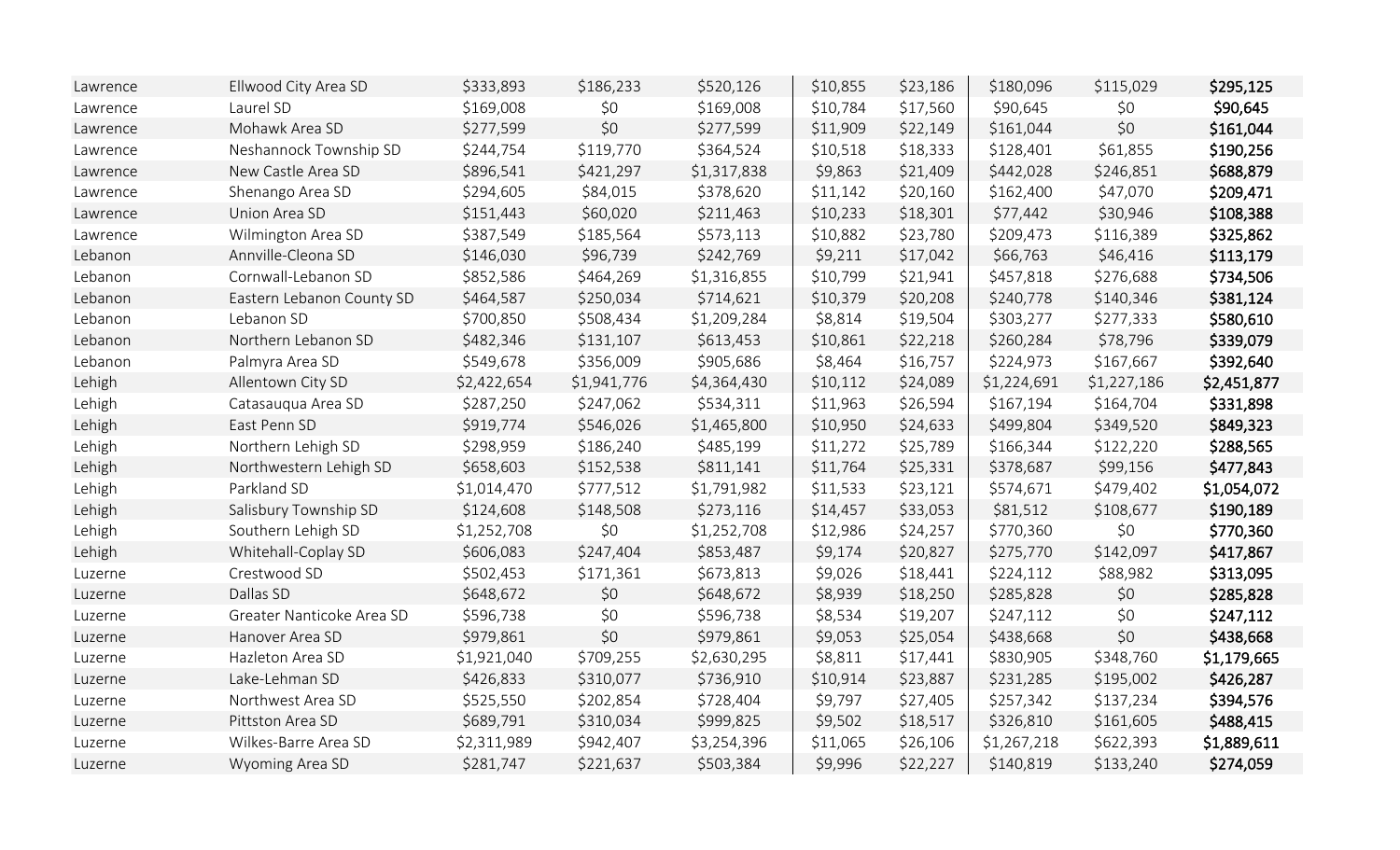| Luzerne    | Wyoming Valley West SD     | \$756,096   | \$1,002,083 | \$1,758,179 | \$10,622 | \$26,217 | \$400,170   | \$663,242   | \$1,063,412 |
|------------|----------------------------|-------------|-------------|-------------|----------|----------|-------------|-------------|-------------|
| Lycoming   | East Lycoming SD           | \$313,358   | \$60,320    | \$373,678   | \$10,927 | \$18,257 | \$169,973   | \$31,030    | \$201,003   |
| Lycoming   | Jersey Shore Area SD       | \$593,123   | \$368,773   | \$961,895   | \$10,619 | \$21,289 | \$313,857   | \$215,214   | \$529,071   |
| Lycoming   | Loyalsock Township SD      | \$259,190   | \$123,151   | \$382,341   | \$10,056 | \$19,834 | \$130,318   | \$68,106    | \$198,424   |
| Lycoming   | Montgomery Area SD         | \$232,438   | \$58,278    | \$290,716   | \$10,787 | \$20,721 | \$124,698   | \$33,346    | \$158,044   |
| Lycoming   | Montoursville Area SD      | \$301,972   | \$213,247   | \$515,219   | \$10,196 | \$19,537 | \$153,882   | \$116,485   | \$270,367   |
| Lycoming   | Muncy SD                   | \$285,001   | \$72,224    | \$357,225   | \$11,689 | \$21,473 | \$163,096   | \$42,407    | \$205,503   |
| Lycoming   | South Williamsport Area SD | \$401,899   | \$117,246   | \$519,145   | \$10,198 | \$19,460 | \$204,853   | \$63,835    | \$268,688   |
| Lycoming   | Williamsport Area SD       | \$1,629,276 | \$783,285   | \$2,412,561 | \$10,594 | \$23,798 | \$860,303   | \$491,504   | \$1,351,806 |
| McKean     | <b>Bradford Area SD</b>    | \$518,416   | \$172,754   | \$691,170   | \$10,366 | \$18,201 | \$268,365   | \$88,611    | \$356,977   |
| McKean     | Kane Area SD               | \$185,092   | \$55,790    | \$240,882   | \$11,131 | \$20,033 | \$101,948   | \$31,102    | \$133,050   |
| McKean     | Otto-Eldred SD             | \$118,223   | \$38,087    | \$156,310   | \$10,343 | \$22,614 | \$61,070    | \$23,156    | \$84,227    |
| McKean     | Port Allegany SD           | \$138,545   | \$81,347    | \$219,892   | \$11,109 | \$21,145 | \$76,188    | \$47,243    | \$123,431   |
| McKean     | Smethport Area SD          | \$143,475   | \$260,840   | \$404,314   | \$11,729 | \$22,139 | \$82,314    | \$156,392   | \$238,706   |
| Mercer     | Commodore Perry SD         | \$167,987   | \$75,309    | \$243,296   | \$12,506 | \$22,313 | \$100,823   | \$45,388    | \$146,211   |
| Mercer     | Farrell Area SD            | \$372,563   | \$166,277   | \$538,840   | \$14,620 | \$27,951 | \$245,143   | \$113,539   | \$358,683   |
| Mercer     | Greenville Area SD         | \$282,948   | \$0         | \$282,948   | \$10,707 | \$21,165 | \$150,818   | \$0         | \$150,818   |
| Mercer     | Grove City Area SD         | \$368,572   | \$224,246   | \$592,818   | \$9,767  | \$28,089 | \$179,891   | \$153,473   | \$333,364   |
| Mercer     | Hermitage SD               | \$239,565   | \$134,824   | \$374,388   | \$10,222 | \$19,221 | \$122,388   | \$72,642    | \$195,030   |
| Mercer     | Jamestown Area SD          | \$135,062   | \$48,011    | \$183,072   | \$12,294 | \$23,171 | \$80,132    | \$29,642    | \$109,774   |
| Mercer     | Lakeview SD                | \$233,611   | \$212,631   | \$446,241   | \$10,191 | \$21,630 | \$118,995   | \$125,484   | \$244,479   |
| Mercer     | Mercer Area SD             | \$190,932   | \$470,574   | \$661,506   | \$10,237 | \$20,293 | \$97,678    | \$265,000   | \$362,678   |
| Mercer     | Reynolds SD                | \$200,352   | \$103,902   | \$304,255   | \$12,114 | \$28,677 | \$117,661   | \$71,782    | \$189,443   |
| Mercer     | Sharon City SD             | \$489,962   | \$467,327   | \$957,289   | \$8,731  | \$23,928 | \$209,377   | \$294,190   | \$503,567   |
| Mercer     | Sharpsville Area SD        | \$98,360    | \$1,602     | \$99,962    | \$9,379  | \$16,058 | \$45,924    | \$718       | \$46,642    |
| Mercer     | West Middlesex Area SD     | \$244,469   | \$139,123   | \$383,592   | \$10,121 | \$21,214 | \$123,698   | \$80,987    | \$204,685   |
| Mifflin    | Mifflin County SD          | \$439,884   | \$214,847   | \$654,730   | \$8,960  | \$21,403 | \$194,415   | \$125,858   | \$320,273   |
| Monroe     | East Stroudsburg Area SD   | \$2,550,152 | \$1,497,358 | \$4,047,509 | \$12,604 | \$30,527 | \$1,538,537 | \$1,062,526 | \$2,601,063 |
| Monroe     | Pleasant Valley SD         | \$1,873,968 | \$876,853   | \$2,750,821 | \$13,319 | \$31,777 | \$1,170,463 | \$632,236   | \$1,802,699 |
| Monroe     | Pocono Mountain SD         | \$3,783,849 | \$2,606,500 | \$6,390,350 | \$14,646 | \$34,826 | \$2,492,117 | \$1,943,003 | \$4,435,120 |
| Monroe     | Stroudsburg Area SD        | \$2,091,137 | \$46,388    | \$2,137,525 | \$12,936 | \$29,732 | \$1,282,900 | \$32,557    | \$1,315,458 |
| Montgomery | Abington SD                | \$628,902   | \$584,521   | \$1,213,423 | \$14,134 | \$27,008 | \$406,422   | \$392,658   | \$799,080   |
| Montgomery | Cheltenham Township SD     | \$378,457   | \$171,227   | \$549,684   | \$15,850 | \$37,189 | \$259,071   | \$130,410   | \$389,481   |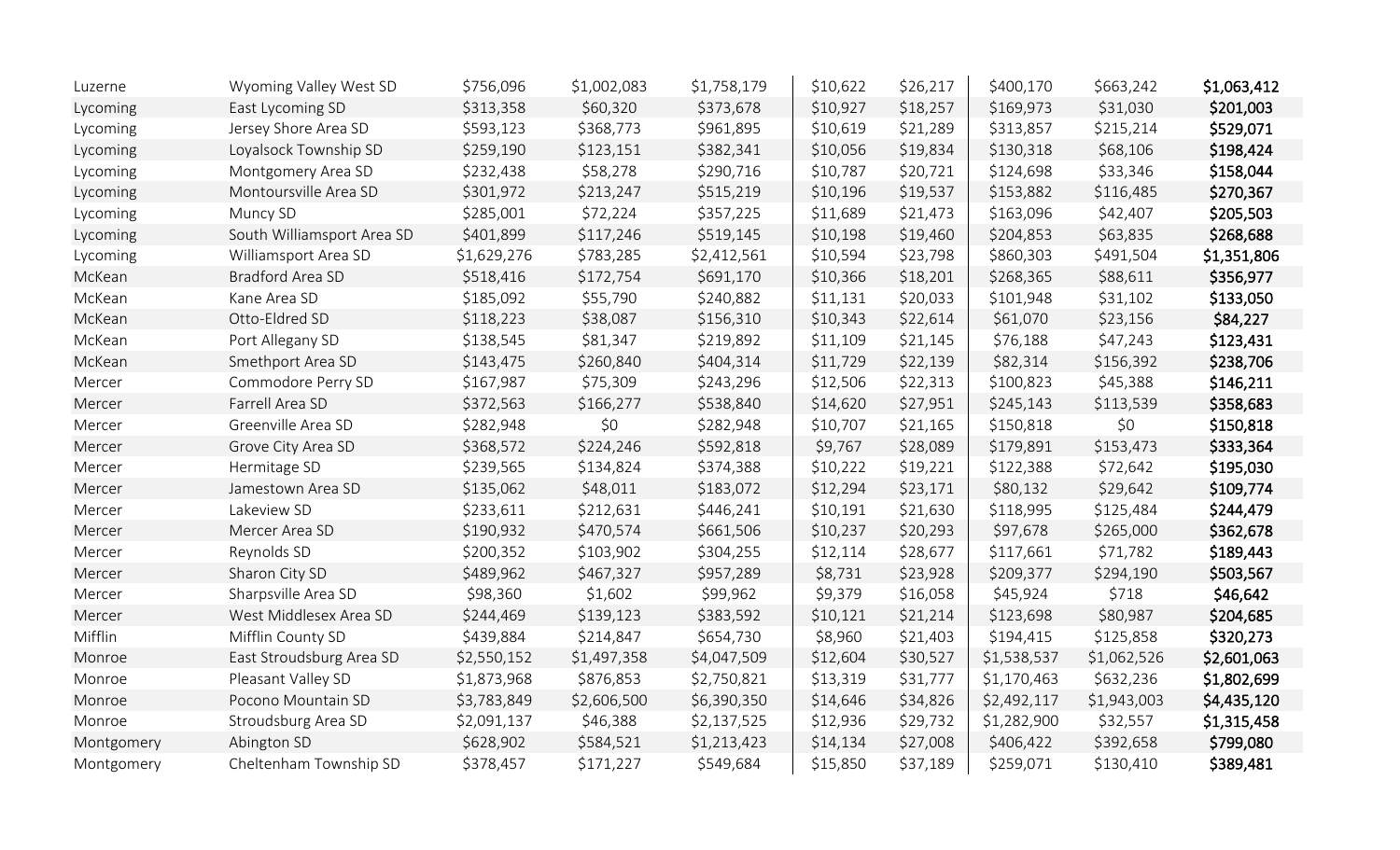| Montgomery     | Colonial SD                 | \$668,276   | \$286,992   | \$955,268   | \$16,106 | \$35,435 | \$460,819   | \$215,193 | \$676,012   |
|----------------|-----------------------------|-------------|-------------|-------------|----------|----------|-------------|-----------|-------------|
| Montgomery     | Hatboro-Horsham SD          | \$242,849   | \$468,809   | \$711,657   | \$13,388 | \$29,615 | \$152,152   | \$328,477 | \$480,629   |
| Montgomery     | Lower Merion SD             | \$535,015   | \$536,211   | \$1,071,226 | \$18,470 | \$48,198 | \$390,185   | \$437,586 | \$827,772   |
| Montgomery     | Lower Moreland Township SD  | \$64,684    | \$0         | \$64,684    | \$14,091 | \$29,988 | \$41,732    | \$0       | \$41,732    |
| Montgomery     | Methacton SD                | \$415,443   | \$218,018   | \$633,461   | \$15,064 | \$34,143 | \$277,550   | \$161,411 | \$438,961   |
| Montgomery     | Norristown Area SD          | \$1,613,826 | \$805,718   | \$2,419,544 | \$13,131 | \$33,090 | \$999,320   | \$589,860 | \$1,589,179 |
| Montgomery     | North Penn SD               | \$66,139    | \$38,516    | \$104,655   | \$13,067 | \$32,150 | \$40,831    | \$27,896  | \$68,726    |
| Montgomery     | Perkiomen Valley SD         | \$395,625   | \$275,217   | \$670,842   | \$11,165 | \$24,853 | \$218,459   | \$177,049 | \$395,508   |
| Montgomery     | Pottsgrove SD               | \$600,260   | \$500,842   | \$1,101,102 | \$13,463 | \$29,813 | \$377,337   | \$351,913 | \$729,250   |
| Montgomery     | Pottstown SD                | \$1,187,637 | \$1,034,299 | \$2,221,936 | \$11,066 | \$33,101 | \$651,036   | \$757,295 | \$1,408,332 |
| Montgomery     | Souderton Area SD           | \$430,444   | \$437,155   | \$867,599   | \$11,297 | \$28,426 | \$239,937   | \$300,824 | \$540,761   |
| Montgomery     | Springfield Township SD     | \$95,624    | \$18,569    | \$114,192   | \$12,646 | \$31,761 | \$57,817    | \$13,386  | \$71,203    |
| Montgomery     | Spring-Ford Area SD         | \$866,041   | \$588,154   | \$1,454,195 | \$11,607 | \$30,935 | \$492,969   | \$419,607 | \$912,576   |
| Montgomery     | Upper Dublin SD             | \$188,173   | \$78,317    | \$266,490   | \$14,444 | \$30,291 | \$123,033   | \$55,397  | \$178,429   |
| Montgomery     | <b>Upper Merion Area SD</b> | \$430,127   | \$130,815   | \$560,942   | \$15,481 | \$32,787 | \$291,205   | \$95,444  | \$386,649   |
| Montgomery     | Upper Moreland Township SD  | \$165,003   | \$162,819   | \$327,822   | \$13,767 | \$29,760 | \$105,075   | \$114,318 | \$219,394   |
| Montgomery     | Upper Perkiomen SD          | \$770,009   | \$353,608   | \$1,123,617 | \$11,404 | \$24,131 | \$432,412   | \$223,703 | \$656,115   |
| Montgomery     | Wissahickon SD              | \$268,709   | \$185,340   | \$454,048   | \$15,380 | \$36,543 | \$181,355   | \$140,378 | \$321,732   |
| Montour        | Danville Area SD            | \$253,485   | \$0         | \$253,485   | \$11,496 | \$20,827 | \$143,239   | \$0       | \$143,239   |
| Northampton    | Bangor Area SD              | \$789,765   | \$431,954   | \$1,221,718 | \$11,390 | \$26,405 | \$443,082   | \$286,934 | \$730,016   |
| Northampton    | Bethlehem Area SD           | \$1,991,027 | \$896,987   | \$2,888,014 | \$10,627 | \$22,767 | \$1,054,206 | \$547,719 | \$1,601,925 |
| Northampton    | Easton Area SD              | \$2,044,245 | \$174,188   | \$2,218,433 | \$10,787 | \$21,316 | \$1,096,712 | \$101,747 | \$1,198,460 |
| Northampton    | Nazareth Area SD            | \$700,776   | \$334,644   | \$1,035,420 | \$11,375 | \$22,848 | \$392,738   | \$204,804 | \$597,542   |
| Northampton    | Northampton Area SD         | \$1,945,771 | \$0         | \$1,945,771 | \$10,942 | \$23,825 | \$1,056,628 | \$0       | \$1,056,628 |
| Northampton    | Pen Argyl Area SD           | \$356,137   | \$323,884   | \$680,020   | \$11,768 | \$23,829 | \$204,826   | \$203,393 | \$408,219   |
| Northampton    | Saucon Valley SD            | \$555,072   | \$360,346   | \$915,418   | \$14,193 | \$28,799 | \$359,533   | \$249,422 | \$608,955   |
| Northampton    | Wilson Area SD              | \$993,810   | \$310,345   | \$1,304,155 | \$10,938 | \$22,090 | \$539,501   | \$185,797 | \$725,298   |
| Northumberland | Milton Area SD              | \$413,931   | \$69,141    | \$483,071   | \$10,738 | \$22,323 | \$221,184   | \$41,684  | \$262,868   |
| Northumberland | Mount Carmel Area SD        | \$665,768   | \$0         | \$665,768   | \$8,104  | \$17,593 | \$255,009   | \$0       | \$255,009   |
| Northumberland | Shamokin Area SD            | \$1,382,709 | \$0         | \$1,382,709 | \$8,707  | \$18,468 | \$588,685   | \$0       | \$588,685   |
| Northumberland | Shikellamy SD               | \$565,905   | \$571,966   | \$1,137,871 | \$9,544  | \$24,821 | \$269,424   | \$367,681 | \$637,105   |
| Northumberland | Warrior Run SD              | \$249,729   | \$196,216   | \$445,944   | \$9,191  | \$19,345 | \$113,866   | \$106,299 | \$220,165   |
| Perry          | Greenwood SD                | \$222,621   | \$233,845   | \$456,466   | \$11,395 | \$22,599 | \$124,936   | \$142,115 | \$267,051   |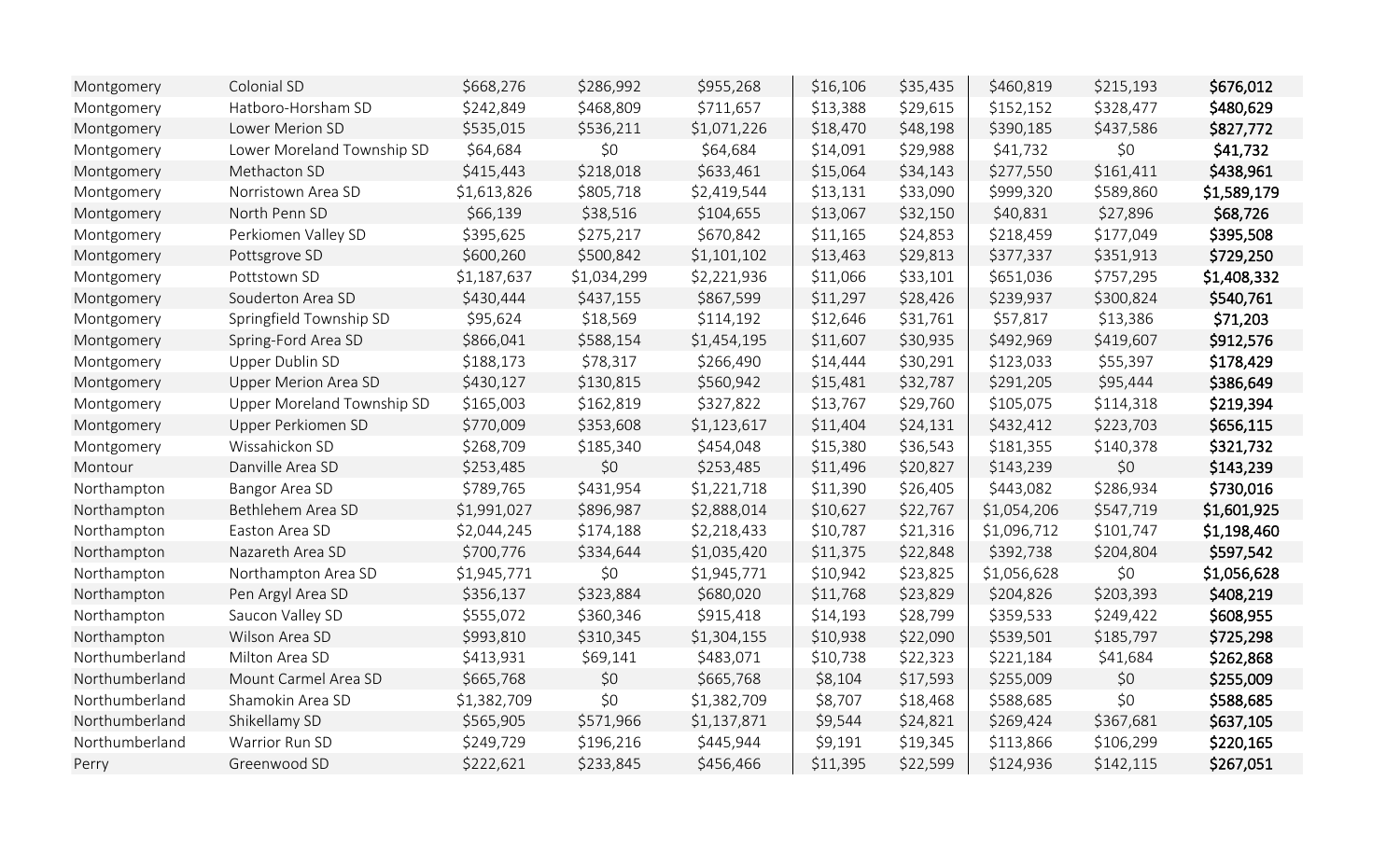| Perry        | Newport SD                 | \$550,419    | \$337,353    | \$887,772    | \$10,677 | \$27,747 | \$292,662    | \$229,571    | \$522,233    |
|--------------|----------------------------|--------------|--------------|--------------|----------|----------|--------------|--------------|--------------|
| Perry        | Susquenita SD              | \$920,553    | \$445,174    | \$1,365,727  | \$10,836 | \$24,270 | \$495,769    | \$282,568    | \$778,337    |
| Perry        | West Perry SD              | \$1,388,282  | \$154,254    | \$1,542,535  | \$11,257 | \$21,144 | \$771,677    | \$89,580     | \$861,257    |
| Philadelphia | Philadelphia City SD       | \$50,658,824 | \$30,752,852 | \$81,411,676 | \$8,327  | \$26,197 | \$20,241,690 | \$20,346,258 | \$40,587,948 |
| Pike         | Delaware Valley SD         | \$700,625    | \$127,075    | \$827,701    | \$12,718 | \$24,093 | \$425,169    | \$80,317     | \$505,486    |
| Pike         | Wallenpaupack Area SD      | \$693,200    | \$368,886    | \$1,062,085  | \$14,718 | \$29,629 | \$457,702    | \$258,515    | \$716,216    |
| Potter       | Austin Area SD             | \$3,075      | \$4,114      | \$7,189      | \$17,551 | \$33,030 | \$2,199      | \$3,010      | \$5,209      |
| Potter       | Coudersport Area SD        | \$302,242    | \$0          | \$302,242    | \$11,072 | \$20,422 | \$165,747    | \$0          | \$165,747    |
| Potter       | Galeton Area SD            | \$315,421    | \$31,892     | \$347,313    | \$14,364 | \$27,113 | \$205,623    | \$21,464     | \$227,087    |
| Potter       | Northern Potter SD         | \$91,590     | \$0          | \$91,590     | \$12,132 | \$23,467 | \$53,843     | \$0          | \$53,843     |
| Potter       | Oswayo Valley SD           | \$233,956    | \$0          | \$233,956    | \$12,440 | \$24,423 | \$139,922    | \$0          | \$139,922    |
| Schuylkill   | <b>Blue Mountain SD</b>    | \$476,456    | \$379,048    | \$855,504    | \$10,082 | \$21,505 | \$240,155    | \$222,794    | \$462,950    |
| Schuylkill   | Mahanoy Area SD            | \$314,105    | \$180,728    | \$494,833    | \$11,536 | \$24,874 | \$177,965    | \$116,318    | \$294,283    |
| Schuylkill   | Minersville Area SD        | \$210,351    | \$198,093    | \$408,445    | \$8,796  | \$24,185 | \$90,782     | \$125,481    | \$216,262    |
| Schuylkill   | North Schuylkill SD        | \$627,504    | \$461,081    | \$1,088,586  | \$9,611  | \$24,344 | \$301,050    | \$293,173    | \$594,223    |
| Schuylkill   | Pine Grove Area SD         | \$311,685    | \$0          | \$311,685    | \$9,133  | \$17,800 | \$141,056    | \$0          | \$141,056    |
| Schuylkill   | Saint Clair Area SD        | \$121,548    | \$17,620     | \$139,168    | \$8,505  | \$22,853 | \$50,091     | \$10,785     | \$60,875     |
| Schuylkill   | Schuylkill Haven Area SD   | \$244,102    | \$201,171    | \$445,273    | \$10,420 | \$23,130 | \$126,971    | \$124,067    | \$251,038    |
| Schuylkill   | Shenandoah Valley SD       | \$229,948    | \$324,206    | \$554,154    | \$8,914  | \$24,288 | \$100,960    | \$205,873    | \$306,833    |
| Schuylkill   | Tamaqua Area SD            | \$324,258    | \$155,613    | \$479,871    | \$8,626  | \$23,144 | \$136,306    | \$96,006     | \$232,312    |
| Schuylkill   | Tri-Valley SD              | \$166,715    | \$41,679     | \$208,393    | \$10,920 | \$20,289 | \$90,378     | \$23,468     | \$113,847    |
| Schuylkill   | Williams Valley SD         | \$352,710    | \$230,927    | \$583,636    | \$9,427  | \$25,197 | \$165,628    | \$149,682    | \$315,310    |
| Snyder       | Midd-West SD               | \$751,845    | \$418,292    | \$1,170,138  | \$9,357  | \$23,021 | \$350,104    | \$257,212    | \$607,316    |
| Snyder       | Selinsgrove Area SD        | \$617,016    | \$387,757    | \$1,004,773  | \$11,208 | \$20,202 | \$341,757    | \$217,600    | \$559,357    |
| Somerset     | Berlin Brothersvalley SD   | \$94,246     | \$79,631     | \$173,877    | \$10,549 | \$17,155 | \$49,575     | \$38,481     | \$88,056     |
| Somerset     | Conemaugh Township Area SD | \$162,683    | \$173,859    | \$336,542    | \$9,924  | \$19,577 | \$80,722     | \$95,131     | \$175,852    |
| Somerset     | Meyersdale Area SD         | \$245,239    | \$186,951    | \$432,190    | \$11,446 | \$19,745 | \$138,113    | \$103,016    | \$241,129    |
| Somerset     | North Star SD              | \$196,337    | \$214,418    | \$410,755    | \$10,923 | \$21,573 | \$106,460    | \$126,308    | \$232,768    |
| Somerset     | Rockwood Area SD           | \$285,852    | \$0          | \$285,852    | \$11,474 | \$19,506 | \$161,290    | \$0          | \$161,290    |
| Somerset     | Salisbury-Elk Lick SD      | \$70,105     | \$0          | \$70,105     | \$12,228 | \$17,802 | \$41,439     | \$0          | \$41,439     |
| Somerset     | Shade-Central City SD      | \$114,449    | \$124,389    | \$238,838    | \$12,197 | \$23,914 | \$67,533     | \$78,278     | \$145,811    |
| Somerset     | Shanksville-Stonycreek SD  | \$104,180    | \$14,460     | \$118,639    | \$14,170 | \$22,064 | \$67,418     | \$8,650      | \$76,068     |
| Somerset     | Somerset Area SD           | \$520,981    | \$536,243    | \$1,057,225  | \$11,764 | \$21,878 | \$299,553    | \$318,958    | \$618,511    |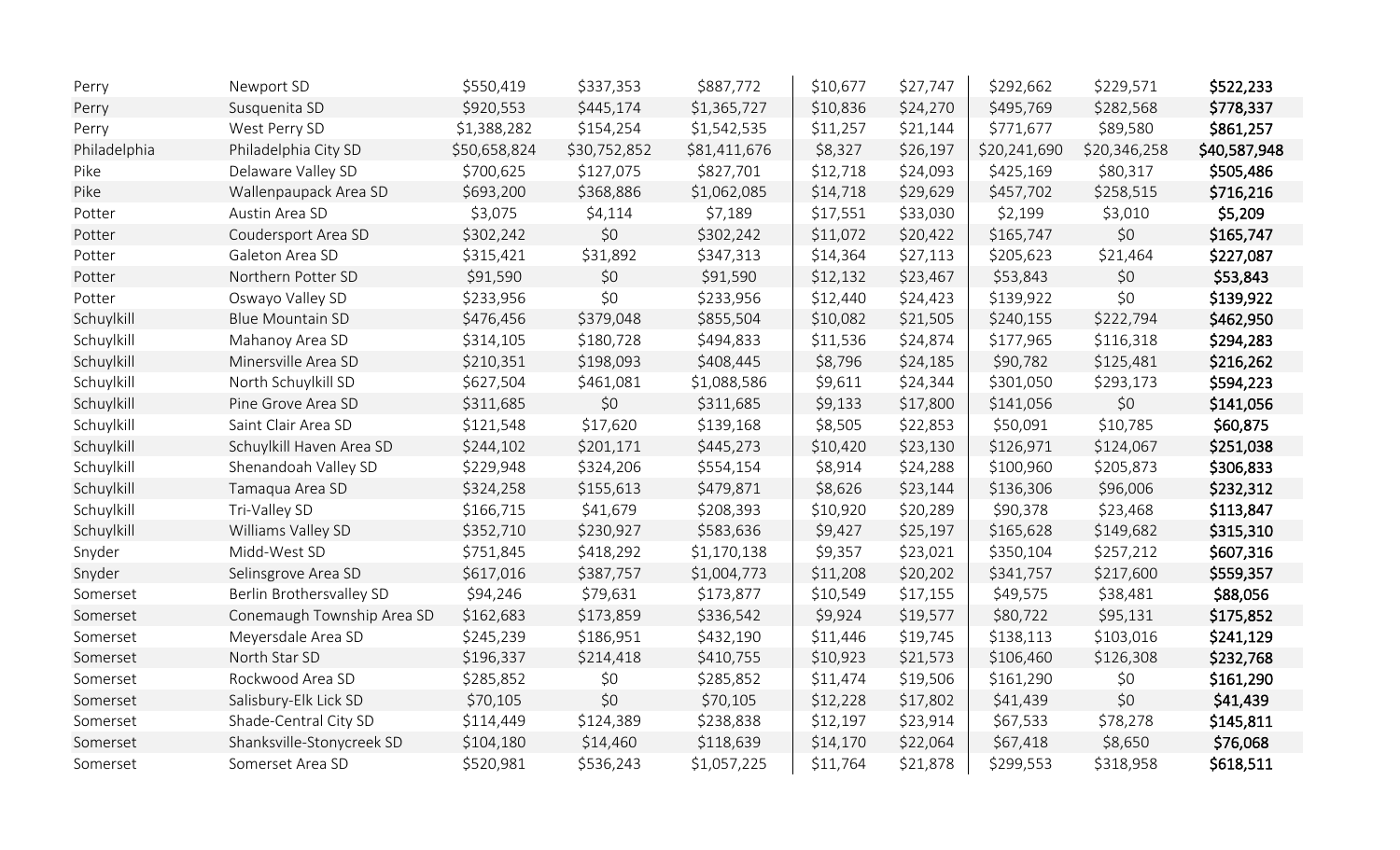| Somerset    | Turkeyfoot Valley Area SD | \$136,015 | \$58,041  | \$194,056   | \$9,549  | \$17,725 | \$64,795  | \$29,013  | \$93,808  |
|-------------|---------------------------|-----------|-----------|-------------|----------|----------|-----------|-----------|-----------|
|             |                           |           |           |             |          |          |           |           |           |
| Somerset    | Windber Area SD           | \$237,373 | \$210,247 | \$447,620   | \$10,966 | \$21,970 | \$129,143 | \$125,411 | \$254,554 |
| Sullivan    | Sullivan County SD        | \$366,702 | \$244,094 | \$610,796   | \$14,928 | \$32,390 | \$243,877 | \$177,286 | \$421,164 |
| Susquehanna | Blue Ridge SD             | \$218,734 | \$183,340 | \$402,074   | \$9,992  | \$19,416 | \$109,282 | \$99,629  | \$208,911 |
| Susquehanna | Elk Lake SD               | \$532,047 | \$0       | \$532,047   | \$11,328 | \$22,429 | \$297,218 | \$0       | \$297,218 |
| Susquehanna | Forest City Regional SD   | \$231,663 | \$135,990 | \$367,652   | \$12,099 | \$24,652 | \$135,924 | \$87,086  | \$223,010 |
| Susquehanna | Montrose Area SD          | \$597,463 | \$0\$     | \$597,463   | \$12,613 | \$24,117 | \$360,611 | \$0       | \$360,611 |
| Susquehanna | Mountain View SD          | \$557,040 | \$0       | \$557,040   | \$13,176 | \$34,863 | \$345,661 | \$0       | \$345,661 |
| Susquehanna | Susquehanna Community SD  | \$385,667 | \$0       | \$385,667   | \$14,524 | \$30,973 | \$252,898 | \$0       | \$252,898 |
| Tioga       | Northern Tioga SD         | \$293,813 | \$180,772 | \$474,585   | \$9,928  | \$22,507 | \$145,844 | \$109,570 | \$255,414 |
| Tioga       | Wellsboro Area SD         | \$265,578 | \$184,895 | \$450,473   | \$10,998 | \$23,048 | \$144,841 | \$113,780 | \$258,621 |
| Union       | Lewisburg Area SD         | \$277,147 | \$42,631  | \$319,778   | \$12,652 | \$22,524 | \$167,620 | \$25,852  | \$193,472 |
| Union       | Mifflinburg Area SD       | \$366,132 | \$72,151  | \$438,282   | \$9,975  | \$18,142 | \$182,615 | \$36,894  | \$219,509 |
| Venango     | Cranberry Area SD         | \$261,908 | \$129,002 | \$390,910   | \$11,625 | \$24,365 | \$149,257 | \$82,066  | \$231,323 |
| Venango     | Franklin Area SD          | \$293,083 | \$364,065 | \$657,148   | \$10,114 | \$24,914 | \$148,196 | \$234,523 | \$382,720 |
| Venango     | Oil City Area SD          | \$410,083 | \$180,792 | \$590,875   | \$9,226  | \$18,528 | \$187,847 | \$94,287  | \$282,135 |
| Venango     | Titusville Area SD        | \$293,011 | \$121,705 | \$414,716   | \$10,433 | \$19,054 | \$152,589 | \$65,081  | \$217,669 |
| Venango     | Valley Grove SD           | \$132,687 | \$80,437  | \$213,124   | \$10,173 | \$19,349 | \$67,473  | \$43,585  | \$111,058 |
| Warren      | Warren County SD          | \$661,309 | \$453,950 | \$1,115,258 | \$10,574 | \$23,864 | \$348,593 | \$285,318 | \$633,910 |
| Washington  | Avella Area SD            | \$90,105  | \$139,551 | \$229,656   | \$12,733 | \$24,324 | \$54,722  | \$88,692  | \$143,414 |
| Washington  | Bentworth SD              | \$308,147 | \$106,199 | \$414,346   | \$9,476  | \$20,938 | \$145,552 | \$61,236  | \$206,788 |
| Washington  | Bethlehem-Center SD       | \$666,255 | \$341,324 | \$1,007,578 | \$10,448 | \$24,248 | \$347,414 | \$216,536 | \$563,951 |
| Washington  | Burgettstown Area SD      | \$405,410 | \$310,550 | \$715,959   | \$10,279 | \$21,198 | \$208,201 | \$180,677 | \$388,878 |
| Washington  | California Area SD        | \$222,347 | \$214,857 | \$437,204   | \$10,173 | \$20,392 | \$113,066 | \$121,454 | \$234,520 |
| Washington  | Canon-McMillan SD         | \$819,532 | \$444,186 | \$1,263,718 | \$9,054  | \$19,863 | \$366,955 | \$245,941 | \$612,896 |
| Washington  | Charleroi SD              | \$357,040 | \$186,084 | \$543,124   | \$8,871  | \$19,518 | \$155,802 | \$101,565 | \$257,367 |
| Washington  | Chartiers-Houston SD      | \$318,055 | \$0       | \$318,055   | \$11,680 | \$20,196 | \$181,905 | \$0       | \$181,905 |
| Washington  | Fort Cherry SD            | \$323,808 | \$0       | \$323,808   | \$12,346 | \$26,948 | \$192,671 | \$0       | \$192,671 |
| Washington  | McGuffey SD               | \$627,508 | \$413,908 | \$1,041,416 | \$12,360 | \$24,240 | \$373,665 | \$262,535 | \$636,200 |
| Washington  | Peters Township SD        | \$323,125 | \$152,124 | \$475,248   | \$10,392 | \$19,434 | \$167,654 | \$82,731  | \$250,385 |
| Washington  | Ringgold SD               | \$897,835 | \$386,766 | \$1,284,601 | \$9,338  | \$18,018 | \$417,068 | \$196,476 | \$613,543 |
| Washington  | Trinity Area SD           | \$872,766 | \$0       | \$872,766   | \$10,682 | \$23,286 | \$464,242 | \$0       | \$464,242 |
| Washington  | Washington SD             | \$508,420 | \$154,745 | \$663,165   | \$10,672 | \$24,487 | \$270,223 | \$98,722  | \$368,945 |
|             |                           |           |           |             |          |          |           |           |           |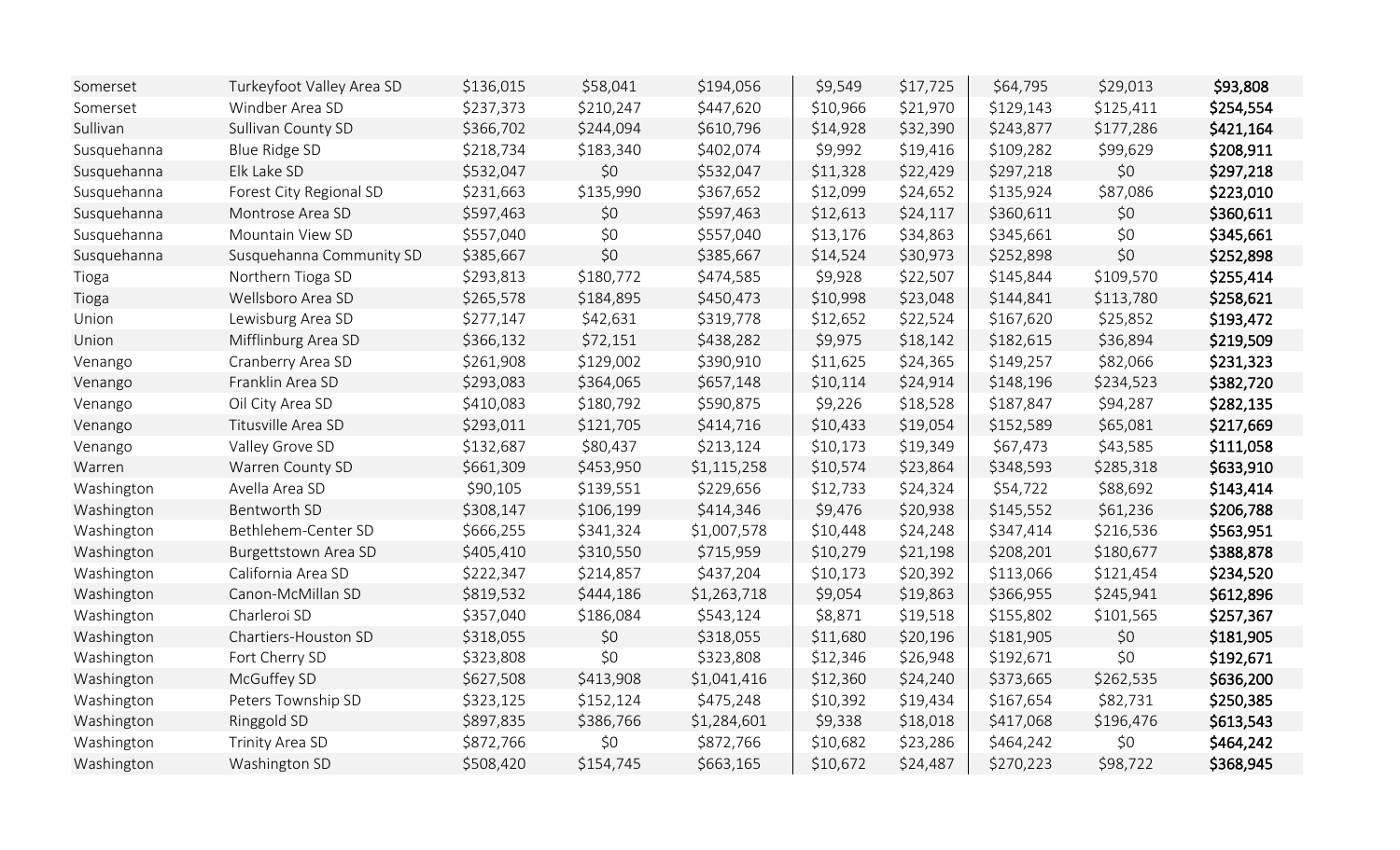| Wayne        | Wayne Highlands SD       | \$987,471   | \$634,996 | \$1,622,467 | \$13,110 | \$26,746 | \$610,874   | \$424,528 | \$1,035,401 |
|--------------|--------------------------|-------------|-----------|-------------|----------|----------|-------------|-----------|-------------|
| Wayne        | Western Wayne SD         | \$448,117   | \$406,144 | \$854,262   | \$12,481 | \$26,022 | \$268,598   | \$267,784 | \$536,382   |
| Westmoreland | Belle Vernon Area SD     | \$586,036   | \$325,152 | \$911,188   | \$10,924 | \$20,577 | \$317,800   | \$185,067 | \$502,868   |
| Westmoreland | <b>Burrell SD</b>        | \$236,463   | \$102,560 | \$339,023   | \$13,200 | \$22,424 | \$146,895   | \$62,014  | \$208,909   |
| Westmoreland | Derry Area SD            | \$388,596   | \$412,790 | \$801,386   | \$11,347 | \$23,694 | \$217,366   | \$258,345 | \$475,712   |
| Westmoreland | Franklin Regional SD     | \$469,587   | \$161,540 | \$631,127   | \$11,832 | \$21,122 | \$271,150   | \$93,741  | \$364,892   |
| Westmoreland | Greater Latrobe SD       | \$516,673   | \$289,421 | \$806,094   | \$9,304  | \$16,825 | \$239,008   | \$136,928 | \$375,936   |
| Westmoreland | Greensburg Salem SD      | \$782,943   | \$544,781 | \$1,327,724 | \$9,984  | \$22,900 | \$390,858   | \$333,883 | \$724,741   |
| Westmoreland | Hempfield Area SD        | \$1,837,489 | \$518,266 | \$2,355,755 | \$11,516 | \$23,022 | \$1,039,723 | \$318,698 | \$1,358,421 |
| Westmoreland | Jeannette City SD        | \$847,165   | \$2,490   | \$849,655   | \$10,857 | \$26,363 | \$457,019   | \$1,653   | \$458,671   |
| Westmoreland | Kiski Area SD            | \$901,621   | \$304,921 | \$1,206,542 | \$10,608 | \$20,167 | \$476,662   | \$170,884 | \$647,546   |
| Westmoreland | Ligonier Valley SD       | \$643,691   | \$859,895 | \$1,503,586 | \$10,592 | \$23,411 | \$339,841   | \$534,274 | \$874,115   |
| Westmoreland | Monessen City SD         | \$415,677   | \$232,933 | \$648,610   | \$12,122 | \$22,001 | \$244,221   | \$139,074 | \$383,295   |
| Westmoreland | Mount Pleasant Area SD   | \$793,367   | \$361,759 | \$1,155,126 | \$9,742  | \$19,667 | \$386,176   | \$198,697 | \$584,873   |
| Westmoreland | New Kensington-Arnold SD | \$380,374   | \$349,261 | \$729,635   | \$9,902  | \$24,812 | \$188,298   | \$224,474 | \$412,772   |
| Westmoreland | Norwin SD                | \$906,555   | \$12,679  | \$919,233   | \$9,143  | \$15,631 | \$410,769   | \$5,488   | \$416,257   |
| Westmoreland | Penn-Trafford SD         | \$748,623   | \$363,766 | \$1,112,389 | \$10,696 | \$18,132 | \$398,655   | \$185,912 | \$584,567   |
| Westmoreland | Southmoreland SD         | \$486,224   | \$369,902 | \$856,126   | \$10,249 | \$22,258 | \$249,030   | \$222,576 | \$471,606   |
| Westmoreland | Yough SD                 | \$0         | \$927,456 | \$927,456   | \$10,404 | \$20,609 | \$0         | \$528,510 | \$528,510   |
| Wyoming      | Lackawanna Trail SD      | \$275,859   | \$266,221 | \$542,080   | \$12,467 | \$32,514 | \$165,219   | \$193,636 | \$358,855   |
| Wyoming      | Tunkhannock Area SD      | \$515,543   | \$615,918 | \$1,131,461 | \$14,156 | \$32,717 | \$333,445   | \$449,028 | \$782,472   |
| York         | Central York SD          | \$722,979   | \$186,465 | \$909,444   | \$10,659 | \$22,251 | \$383,846   | \$112,176 | \$496,021   |
| York         | Dallastown Area SD       | \$602,176   | \$311,440 | \$913,616   | \$11,244 | \$21,566 | \$334,405   | \$183,417 | \$517,822   |
| York         | Dover Area SD            | \$779,713   | \$296,543 | \$1,076,255 | \$10,736 | \$20,242 | \$416,566   | \$166,669 | \$583,235   |
| York         | Eastern York SD          | \$741,350   | \$325,533 | \$1,066,883 | \$11,480 | \$25,554 | \$418,449   | \$212,602 | \$631,051   |
| York         | Hanover Public SD        | \$617,214   | \$287,399 | \$904,613   | \$11,155 | \$27,244 | \$340,571   | \$193,883 | \$534,454   |
| York         | Northeastern York SD     | \$1,154,359 | \$757,142 | \$1,911,501 | \$10,977 | \$24,457 | \$628,560   | \$482,694 | \$1,111,254 |
| York         | Northern York County SD  | \$737,063   | \$190,760 | \$927,823   | \$9,904  | \$20,850 | \$364,969   | \$109,654 | \$474,623   |
| York         | Red Lion Area SD         | \$925,173   | \$331,332 | \$1,256,505 | \$9,831  | \$21,870 | \$454,612   | \$197,029 | \$651,641   |
| York         | South Eastern SD         | \$633,029   | \$380,155 | \$1,013,185 | \$13,221 | \$27,192 | \$393,625   | \$256,218 | \$649,843   |
| York         | South Western SD         | \$578,304   | \$284,965 | \$863,270   | \$10,461 | \$21,148 | \$301,898   | \$165,510 | \$467,407   |
| York         | Southern York County SD  | \$355,304   | \$320,023 | \$675,327   | \$11,700 | \$26,957 | \$203,468   | \$214,779 | \$418,247   |
| York         | Spring Grove Area SD     | \$686,027   | \$135,599 | \$821,626   | \$11,124 | \$24,028 | \$377,663   | \$85,570  | \$463,234   |